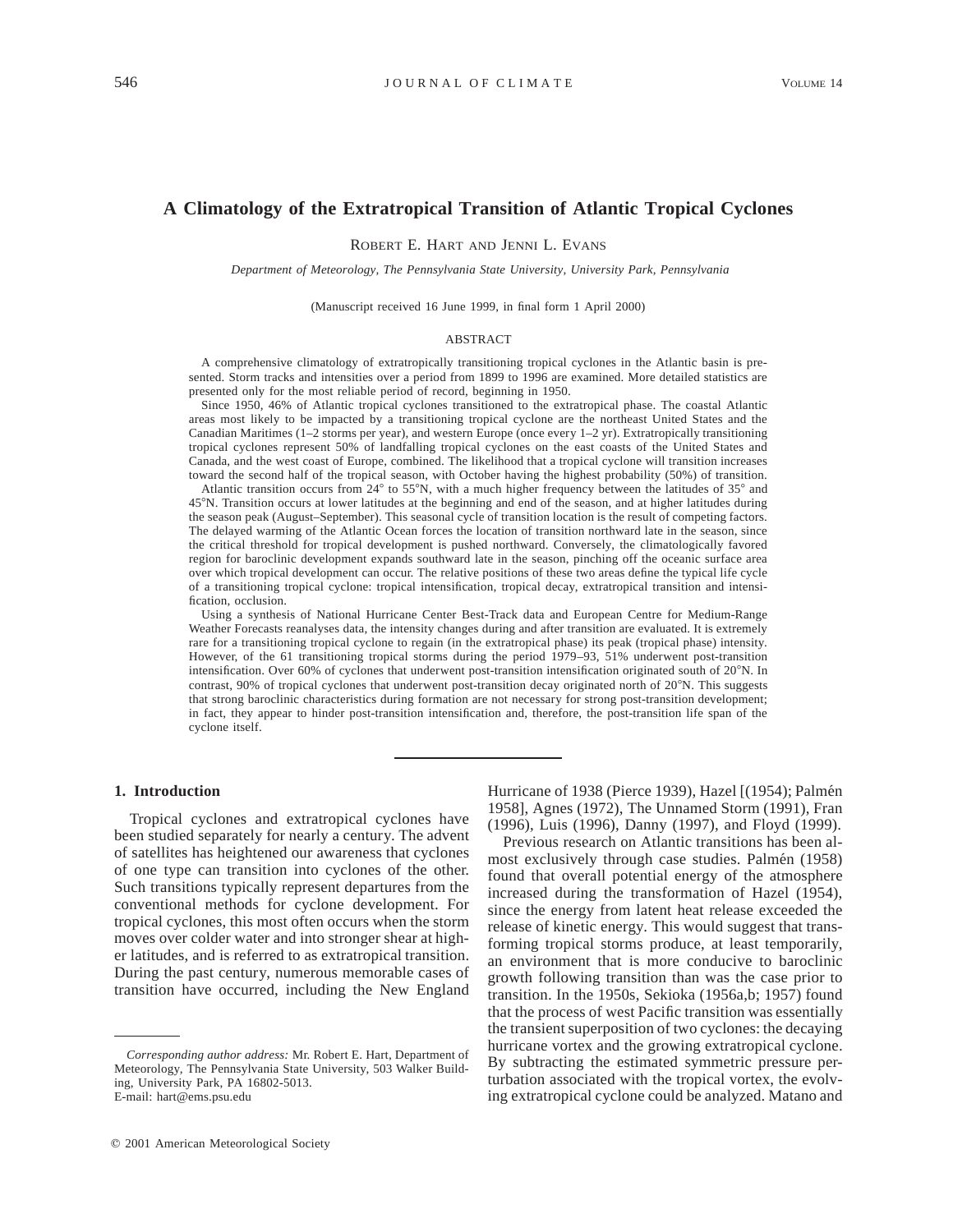Sekioka (1971) presented the first classification system for the transition process: complex and compound transitions. Further synoptic analyses of transition were performed by Kornegay and Vincent (1976), DiMego and Bosart (1982a,b), Bosart and Bartlo (1991), Bosart and Lackmann (1995). These analyses showed that the transition process was far more complicated than the superposition scenario proposed by Sekioka. Further, once a larger observational database was examined, the surface pressure–based classification system presented by Matano and Sekioka was found to be too simplistic to adequately describe transition in the Pacific Ocean (Klein 1997).

While recent research has made advances in the area of transition, the scientific community still does not have an adequate understanding of the geographic and temporal distribution of transition in the Atlantic basin (Malmquist 1999). To fill this need, a comprehensive climatology of extratropical transition in the Atlantic basin is presented here. A similar climatology has been performed for the Pacific basin (Brand and Guard 1978; Klein 1997).

This paper presents the Atlantic transition problem from a large-scale, climatological perspective. Ongoing work by the authors is underway to examine the mesoscale and synoptic-scale aspects of North Atlantic transition. The methodology is presented in section 2, results are given in sections 3–7, a summary is given in section 8, and conclusions in section 9.

### **2. Methodology**

The climatology uses a combination of datasets spanning variable periods over the past 97 yr. Definitions for key terms are given below, along with descriptions and analysis methodology of each dataset.

#### *a. Definitions*

At the current time, there is no objective definition for transition that is widely accepted by the meteorological community (Malmquist 1999). For the purposes of this study, the definition of extratropical transition will be the declaration of transition given by the National Hurricane Center (NHC) in the best-track dataset (Neumann et al. 1993; Jarvinen et al. 1984). This declaration of transition is arrived at through subjective examination by NHC of two factors: underlying sea surface temperature (SST) and subjective satellite interpretation of storm structure and asymmetry (L. Avila 1999, personal communication). Consequently, there is considerable uncertainty in the accuracy of the point at which a tropical system begins to lose its tropical characteristics. The NHC declaration typically occurs early in the 1–2-day period of transition, when the storm is just beginning to lose its tropical characteristics.

In this study, ''transitioning tropical cyclone'' is defined as a storm that transitions from tropical to extratropical at some point in its lifetime. The tropical phase refers to the period of the storm's life cycle prior to the NHC transition point. Extratropical (ET) phase refers to the period of the storm's lifecycle after the NHC transition point. A direct hit by a tropical cyclone is defined here as the center of the cyclone passing within 60 nmi (111 km) of a given location. This 60-nmi distance is consistent with the displacement used by NHC to define strike probabilities during the hurricane season for any existing tropical cyclone. This is also a typical radius for damaging winds in a tropical cyclone.

Minimum sea level pressure is used for measuring the cyclone's intensity, both prior to and following transition. Post-transition intensity change is then defined as a comparison of the minimum sea level pressure at the last tropical cyclone report (as a tropical system) in the best-track dataset to the minimum sea level pressure thereafter in the cyclone's life span.

### *b. Datasets and their analysis*

The NHC best-track dataset (Neumann et al. 1993; Jarvinen et al. 1984) is used as the primary source of tracks and intensities for Atlantic tropical cyclones from 1899 to 1996. This dataset provides positions and intensities (estimated maximum wind and minimum pressure) at 6-h intervals for every Atlantic tropical cyclone since 1886. Landsea (1993) found that the accuracy of the best-track data prior to 1944 was questionable given minimal direct observations of pressure or wind. Consequently, detailed analyses of this transition climatology are limited to the post-1950 period, for which reconnaissance measurements of pressure and wind, and satellite-based estimates of intensity, are available. However, problems remain with the best-track dataset in the post-1950 era. Aircraft reconnaissance flights into storms typically stop once the storm is no longer a threat to land, or the storm passes north of  $40^{\circ}$ N. This results in an incomplete set of best-track data for tropical cyclones that have begun to transition. Many storm tracks in the best-track database are halted at the transition point or soon after (see Table 1). Therefore, making post-transition pressure change diagnostics based solely upon the NHC best-track dataset is problematic and can be biased toward transitions near land and in lower latitudes.

To fill in gaps in the database of post-transition pressure change statistics, the European Centre for Medium-Range Weather Forecasts (ECMWF) 2.5° resolution reanalysis fields spanning the period 1979–93 are used (Gibson et al. 1997). In addition to the conventional surface and upper-air observations, satellite-derived temperature and moisture perturbations are incorporated into these analyses. Thus, the ECMWF reanalyses grossly capture synoptic and (occasionally) coarse mesoscale (meso- $\alpha$ ) phenomena over the oceans where conventional surface and upper-air data are scant. While the coarse resolution of the analyses limit the detail resolved, gross tropical cyclone structure can indeed be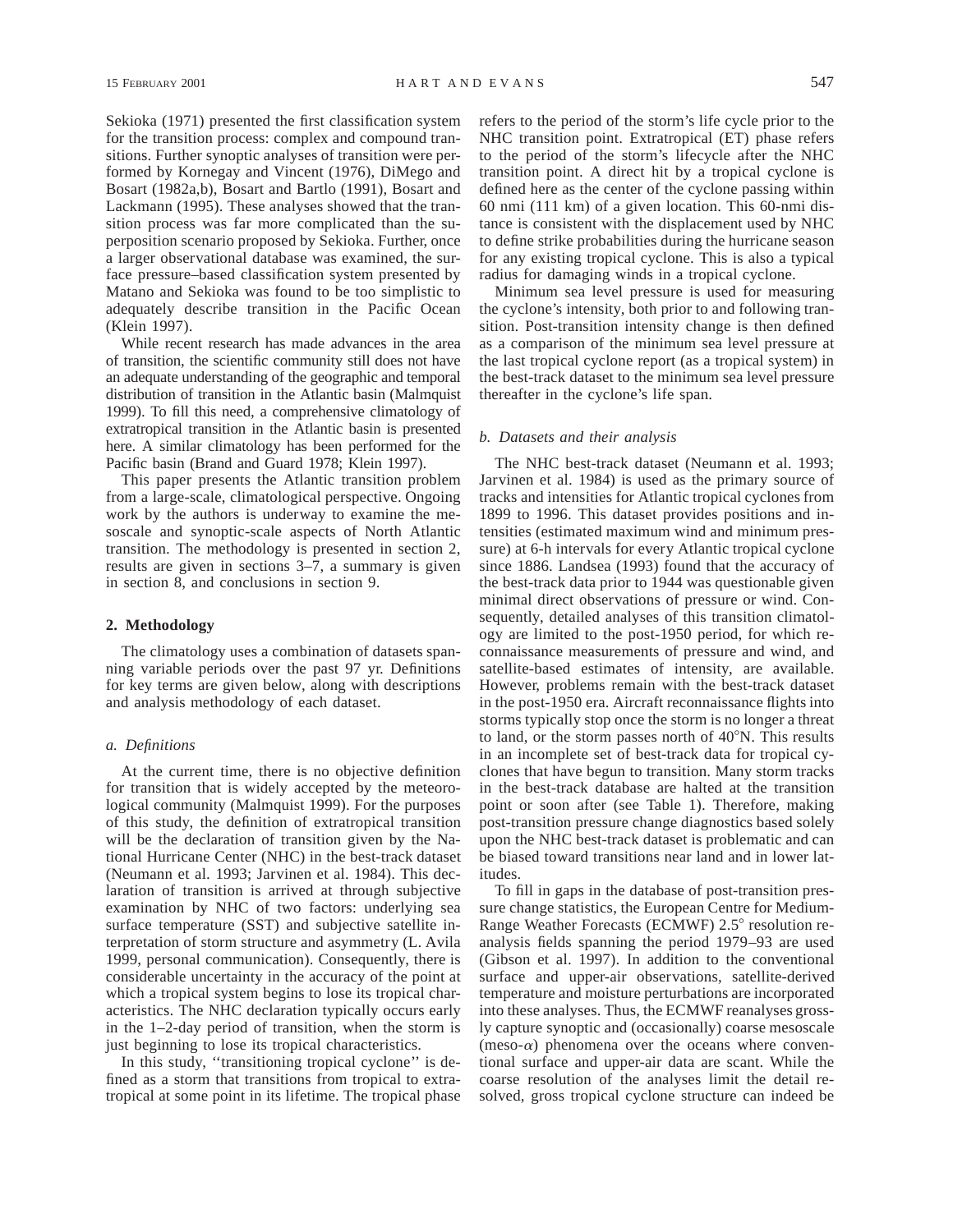TABLE 1. Summary of the 61 tropical cyclones that transitioned during the ECMWF reanalyses dataset period, 1979–93. The date and location of transition point as defined by NHC are given, followed by the number of 6-hourly NHC advisories issued during the extratropical phase. Note that for 38 of the 61 storms (62%), at most two reports were issued for the extratropical phase. The seventh and eighth columns specify the intensity of the cyclone from the last NHC tropical report. The last two columns give the intensity change of the cyclone (as measured by central pressure change in hPa,  $\Delta P$ ) after the last tropical advisory. NHC  $\Delta P$  is the maximum intensity change using NHC measured by central pressure change in hPa,  $\Delta P$ ) after the last tropical advisory. advisories, if at least three were available (N/A given otherwise). REAN  $\Delta P$  is the maximum intensity change using the ECMWF reanalyses. If the cyclone never regains the pretransition intensity (weakens, denoted by "+" in table), no magnitude is given.

|              |                    |                    |              |                    |                            | Last<br>tropical | Last<br>tropical | <b>NHC</b>               | <b>REAN</b>            |
|--------------|--------------------|--------------------|--------------|--------------------|----------------------------|------------------|------------------|--------------------------|------------------------|
|              |                    | Transition         | Transition   | Transition         | No. ET                     | wind             | pressure         | $\Delta P$               | $\Delta P$             |
| Year         | Name               | date               | latitude     | longitude          | reports                    | (kt)             | (hPa)            | (hPa)                    | (hPa)                  |
| 1979         | David              | 06 Sep             | 43.3         | $-73.7$            | 6                          | 40               | 991              | $-6$                     | $-12$                  |
| 1979         | Frederic           | 14 Sep             | 42.5         | $-76.0$            | $\mathfrak{2}$             | 35               | 997              | -9                       | $-20$                  |
| 1979         | Gloria             | 15 Sep             | 45.0         | $-32.0$            | $\mathbf{1}$               | 65               | 992              | N/A                      | $^+$                   |
| 1979         | Henri              | 24 Sep             | 26.4         | $-86.7$            | $\mathbf{1}$               | 20               | 1011             | N/A                      |                        |
| 1980<br>1980 | Bonnie             | 19 Aug             | 51.0<br>49.5 | $-36.0$<br>$-28.5$ | $\mathbf{1}$<br>$\sqrt{2}$ | 65<br>55         | 995<br>N/A       | N/A                      | $\! +$<br>$-30$        |
| 1980         | Earl<br>Francos    | 10 Sep<br>21 Sep   | 54.0         | $-29.0$            | $\mathbf{1}$               | 50               | 998              | N/A<br>N/A               | N/A                    |
| 1980         | Ivan               | 12 Oct             | 52.5         | $-24.5$            | $\mathbf{1}$               | 65               | 990              | N/A                      | $-10$                  |
| 1980         | Karl               | 28 Nov             | 45.0         | $-32.0$            | $\mathbf{1}$               | 65               | 990              | N/A                      | $\! +$                 |
| 1981         | Cindy              | $05$ Aug           | 44.1         | $-50.4$            | $\mathbf{1}$               | 40               | 1006             | N/A                      | $-4$                   |
| 1981         | Dennis             | 22 Aug             | 37.8         | $-59.7$            | $\mathbf{1}$               | 40               | 1003             | N/A                      | $-8$                   |
| 1981         | Emily              | 11 Sep             | 42.7         | $-41.0$            | $\sqrt{2}$                 | 35               | 1005             |                          | $\boldsymbol{+}$       |
| 1981         | Harvey             | 19 Sep             | 38.3         | $-40.6$            | $\overline{4}$             | 35               | 1005             |                          | $\! + \!\!\!\!$        |
| 1981         | Irene              | 02 Oct             | 45.1         | $-25.0$            | $\overline{4}$             | 50               | 999              | N/A                      | $\mathbf{0}$           |
| 1982         | Debby              | 20 Sep             | 51.5         | $-19.0$            | $\mathbf{1}$               | 50               | 996              | N/A                      | $^{+}$                 |
| 1982         | Ernesto            | 03 Oct             | 32.0         | $-58.0$            | $\mathbf{1}$               | 45               | 1001             | N/A                      | $^{+}$                 |
| 1982<br>1983 | Subtrop1<br>Alicia | 20 Jun<br>20 Aug   | 45.4         | $-56.0$<br>$-99.4$ | $\mathbf{1}$<br>5          | 60<br>20         | 984<br>1010      | N/A                      | $^{+}$<br>$\mathbf{0}$ |
| 1984         | Cesar              | 02 Sep             | 36.5<br>46.2 | $-48.9$            | $\mathbf{1}$               | 50               | 994              | $\boldsymbol{0}$<br>$-5$ | $-5$                   |
| 1984         | Diana              | 16 Sep             | 46.0         | $-57.8$            | $\mathbf{1}$               | 60               | 994              | N/A                      | $-12$                  |
| 1984         | Josephine          | 18 Oct             | 44.0         | $-57.1$            | 10                         | 50               | 995              | $\boldsymbol{+}$         | $-2$                   |
| 1984         | Klaus              | 13 Nov             | 42.0         | $-47.0$            | $\mathbf{1}$               | 50               | 988              | N/A                      | $-10$                  |
| 1985         | Ana                | $19$ Jul           | 46.0         | $-57.6$            | $\sqrt{2}$                 | 60               | 996              | N/A                      | $-8$                   |
| 1985         | Claudette          | 17 Aug             | 44.5         | $-22.5$            | $\mathbf{1}$               | 40               | 1003             | N/A                      | $\! +$                 |
| 1985         | Danny              | 19 Aug             | 36.7         | $-77.9$            | 8                          | 25               | 1012             | $\mathbf{0}$             | $-1$                   |
| 1985         | Gloria             | 28 Sep             | 45.5         | $-70.0$            | 17                         | 75               | 964              | $-4$                     | $-23$                  |
| 1985         | Juan               | 01 Nov             | 35.2         | $-86.6$            | $\mathfrak{2}$             | 35               | 986              | N/A                      | $^+$                   |
| 1985<br>1986 | Kate<br>Charley    | 23 Nov<br>21 Aug   | 33.5<br>41.6 | $-70.5$<br>$-56.6$ | $\mathbf{1}$<br>$22\,$     | 35<br>40         | 1006<br>1005     | N/A<br>$-25$             | $-1$<br>$-25$          |
| 1986         | Earl               | 19 Sep             | 43.5         | $-46.3$            | 5                          | 65               | 990              |                          | $-5$                   |
| 1987         | Arlene             | 24 Aug             | 50.0         | $-30.0$            | 17                         | 65               | 988              |                          | N/A                    |
| 1987         | Cindy              | 10 Sep             | 42.5         | $-28.0$            | $\mathbf{1}$               | 35               | 1007             | N/A                      | $-13$                  |
| 1987         | Dennis             | 20 Sep             | 32.8         | $-49.5$            | $\mathbf{1}$               | 25               | 1012             | N/A                      | $-23$                  |
| 1987         | Emily              | 26 Sep             | 49.0         | $-36.0$            | $\mathbf{1}$               | 65               | 983              | N/A                      | $-33$                  |
| 1987         | Floyd              | 13 Oct             | 28.1         | $-75.4$            | $\sqrt{2}$                 | 45               | 996              | N/A                      | $\! + \!\!\!\!$        |
| 1988         | Alberto            | 08 Aug             | 49.0         | $-60.0$            | $\overline{c}$             | 35               | 1006             | N/A                      | $\! + \!\!\!\!$        |
| 1988<br>1988 | Gilbert<br>Helene  | $19$ Sep<br>30 Sep | 40.2<br>55.0 | $-89.9$<br>$-30.0$ | $\sqrt{2}$<br>$\mathbf{1}$ | 25<br>65         | 999<br>990       | $-4$<br>N/A              | $\! +$<br>N/A          |
| 1988         | Keith              | 24 Nov             | 34.0         | $-66.0$            | 9                          | 60               | 990              | $-45$                    | $-52$                  |
| 1989         | Allison            | 28 Jun             | 31.1         | $-94.2$            | 15                         | 30               | 1004             |                          | $-2$                   |
| 1989         | Felix              | 09 Sep             | 46.5         | $-35.5$            | 5                          | 37               | 1002             | $-7$                     | $-7$                   |
| 1989         | Gabrielle          | 13 Sep             | 43.8         | $-51.5$            | $\mathbf{1}$               | 30               | 1010             | N/A                      | $-15$                  |
| 1989         | Hugo               | 23 Sep             | 42.2         | $-80.2$            | 11                         | 40               | 987              | $-13$                    | $-32$                  |
| 1990         | Bertha             | 02 Aug             | 46.0         | $-60.0$            | $\mathfrak{2}$             | 70               | 973              | N/A                      | $-3$                   |
| 1990         | Edouard            | 11 Aug             | 39.1         | $-22.0$            | 9                          | 30               | 1010             | $^{+}$                   | $-3$                   |
| 1990         | Gustav             | 03 Sep             | 48.5         | $-44.5$<br>$-39.5$ | $\mathbf{1}$               | 55               | 993<br>1005      | N/A                      | $-7$                   |
| 1990<br>1990 | Isidore<br>Lili    | 17 Sep<br>15 Oct   | 50.0<br>44.9 | $-61.0$            | 1<br>3                     | 35<br>45         | 995              | N/A<br>N/A               | $^{+}$<br>$-7$         |
| 1990         | Marco              | 12 Oct             | 32.0         | $-83.0$            | 5                          | 20               | 1004             | $\boldsymbol{+}$         | $^+$                   |
| 1991         | Bob                | 20 Aug             | 48.4         | $-61.9$            | 44                         | 45               | 998              | $-6$                     | $-6$                   |
| 1991         | Claudette          | 12 Sep             | 34.3         | $-33.1$            | $\boldsymbol{9}$           | 30               | 1012             | $\boldsymbol{+}$         | $\boldsymbol{+}$       |
| 1991         | Erika              | 12 Sep             | 38.8         | $-23.3$            | $\sqrt{2}$                 | 30               | 1009             | N/A                      | $^+$                   |
| 1991         | Fabian             | 16 Oct             | 26.5         | $-78.5$            | $\sqrt{2}$                 | 40               | 1007             | N/A                      | $-5$                   |
| 1991         | Grace              | 29 Oct             | 32.5         | $-59.0$            | $\mathbf{1}$               | 85               | 982              | N/A                      | $^+$                   |
| 1992         | Bonnie             | 01 Oct             | 39.0         | $-22.8$            | 8                          | 40               | 1002             | $\! + \!\!\!\!$          | $\! + \!\!\!\!$        |
| 1992<br>1992 | Charley<br>Earl    | 27 Sep<br>03 Oct   | 40.4<br>28.4 | $-24.4$<br>$-62.9$ | 6<br>$\mathbf{1}$          | 55<br>30         | 981<br>1008      | $-1$<br>N/A              | $-5$<br>$-6$           |
| 1992         | Frances            | 27 Oct             | 47.6         | $-42.7$            | 12                         | 55               | 989              | $\boldsymbol{+}$         | $^+$                   |
| 1993         | Emily              | 06 Sep             | 39.8         | $-49.4$            | $\mathbf{1}$               | 25               | 1013             | $\rm N/A$                | $^+$                   |
| 1993         | Floyd              | 10 Sep             | 47.3         | $-37.8$            | 10                         | 65               | 990              | $-24$                    | $-29$                  |
| 1993         | Harvey             | 21 Sep             | 46.0         | $-42.0$            | $\mathbf{1}$               | 50               | 997              | N/A                      | $\! + \!\!\!\!$        |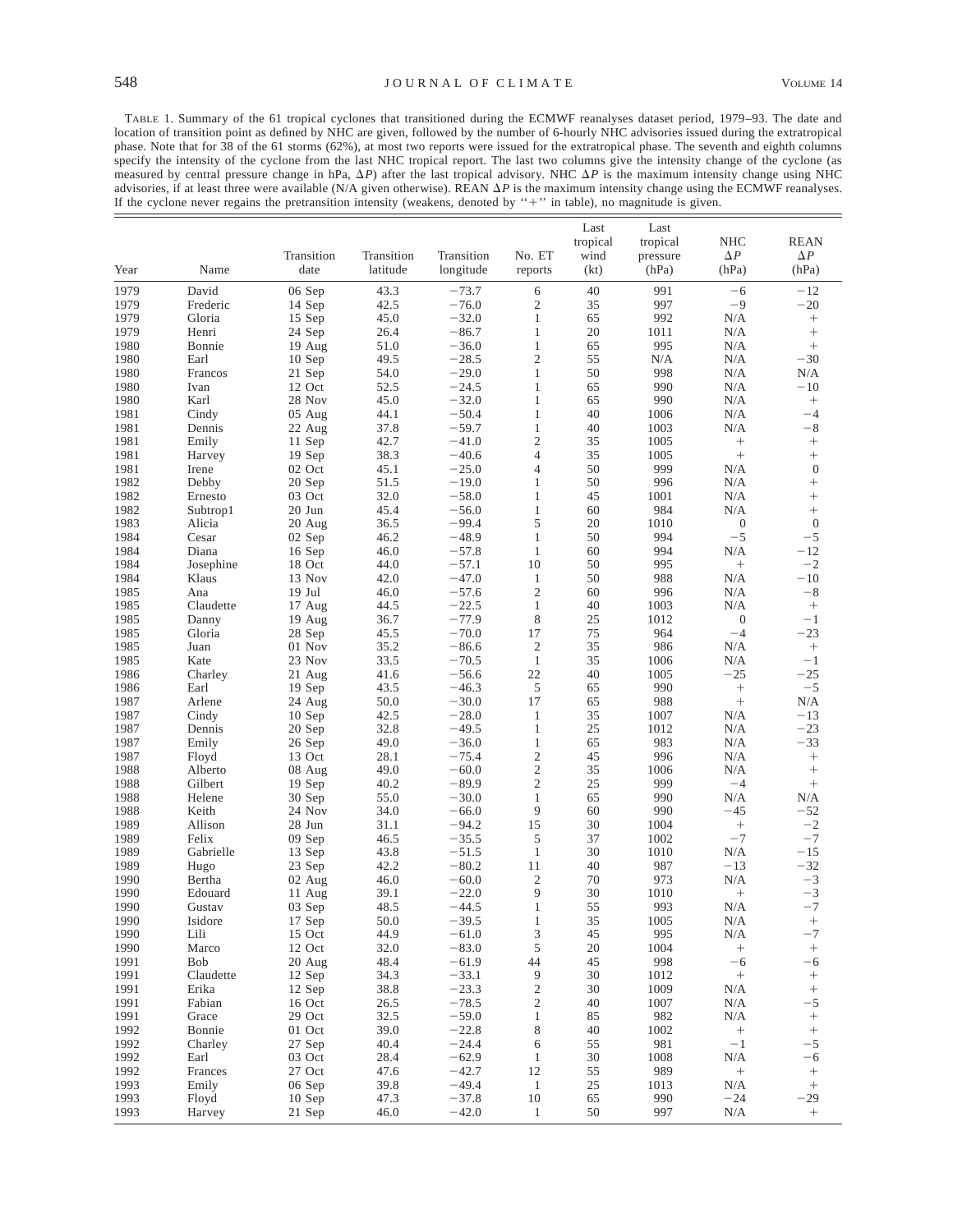

FIG. 1. Example of the representation of a tropical cyclone [Hurricane Gloria (1985)] within the ECMWF 2.5° Reanalyses fields. (a) Sea level pressure (hPa), (b) 925-hPa wind field (m s<sup>-1</sup>), (c) 400-hPa equivalent potential temperature (K), and (d) 320-K potential vorticity (pvu).

seen in these fields (Fig. 1; see also Molinari and Vollaro 1989, 1990; Molinari et al. 1995). ECMWF analyses of Hurricane Gloria (1985) are shown in Fig. 1. While the core pressure of the storm clearly is underestimated (by 40 hPa here), despite being located offshore far from a rawinsonde site, the asymmetric wind field and warm core nature of the storm are satisfactorily captured by the  $2.5^{\circ}$  analyses.

Given the coarse resolution of the ECMWF dataset, it is clear that this dataset could not provide accurate absolute values of intensity during and after the transition phase. During such cases, the ECMWF reanalysis data are used to estimate intensity changes rather than absolute intensity values during the extratropical phase. The cyclone intensity as given by the ECMWF reanalyses is tracked with time prior to and following the NHC transition point. The ECMWF analyzed minimum sea level pressure after transition is then compared to the ECMWF analyzed pressure during the last report of the tropical phase. The difference between these two values represents the post-transition intensity change estimate. Statistics on all transitioning tropical cyclones during the 15-yr reanalysis period are summarized in Table 1. It is important to point out that the intensity-change estimates derived from the ECMWF reanalyses must be used with caution. While the analyses are able to estimate reasonably well the intensity of extratropical cyclones given their weaker pressure gradients and broad circulation, the same is not true for tropical cyclones. Given the strong pressure gradients and smaller scale associated with tropical cyclones, the  $2.5^{\circ}$  ECMWF reanalyses often greatly underestimate the intensity of the tropical cyclones. As a result, the intensity change estimates are likely to have an error associated with them that can be large for smaller transitioning tropical cyclones. Acknowledging this, for the majority of the text only the sign of the estimated post-transition intensity change is interpreted. The exception is in section 5 and Fig. 9, during which the actual intensity change magnitudes are used explicitly, keeping the caveats mentioned above in mind.

Daily rainfall records from the National Climate Data Center for 290 U.S. land-based stations (Fig. 3c) from 1945 to the present are used to calculate return periods of tropical cyclone–related rainfall. For the purposes of this study, any rainfall that fell at a station when a tropical cyclone was within 500 km of that station was deemed to be associated (even if only in part) with the tropical cyclone. This radius was chosen as it is sufficiently large to capture spiral rainbands well from the storm center, but not too large that rainfall from other systems beyond the tropical cyclone subsidence zone is included. This radius is comparable to the upper limit of the radius of gale force winds typically found in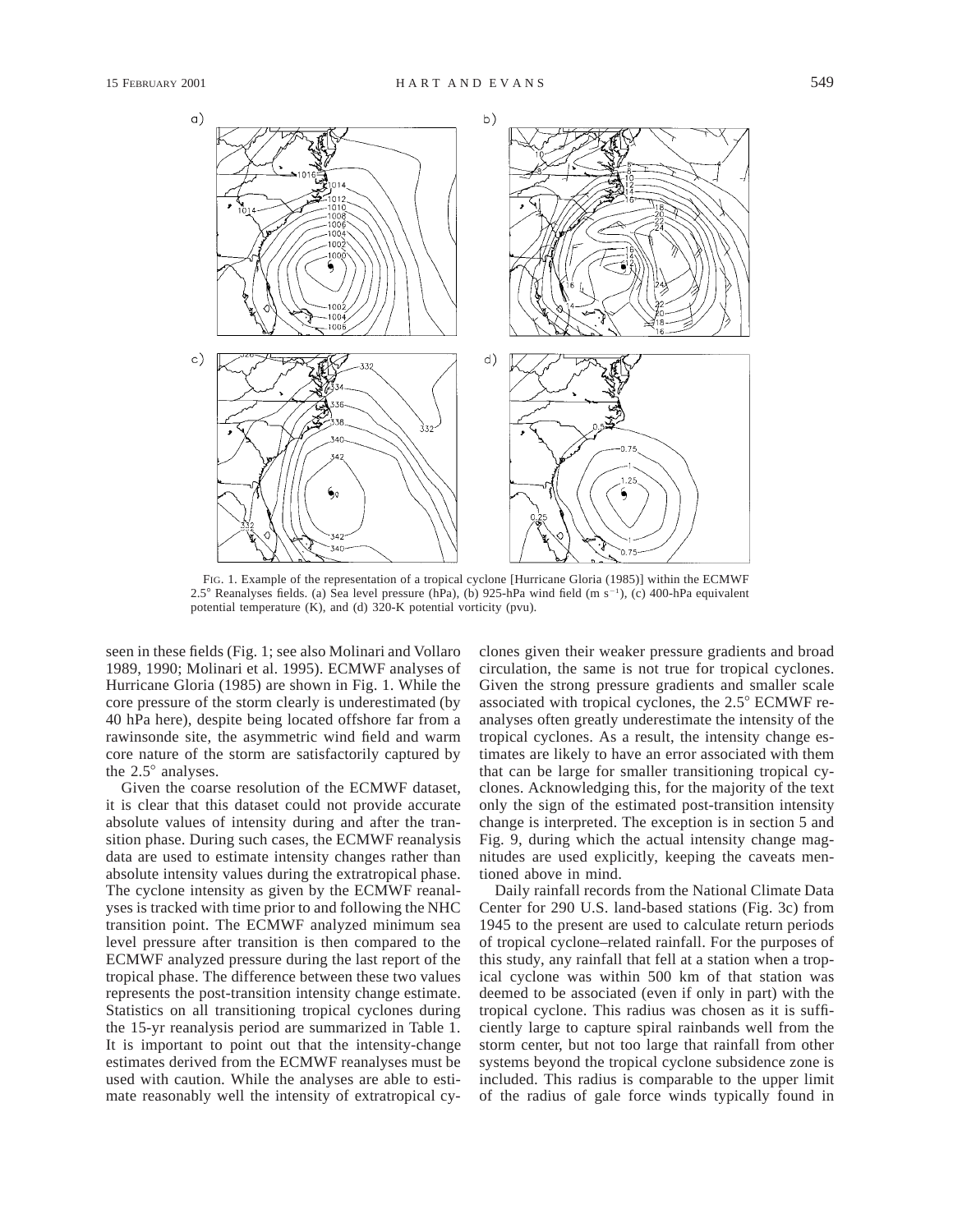cyclones that have completed extratropical transition (Elsberry 1995).

Finally,  $1.0^{\circ} \times 1.0^{\circ}$  Atlantic SST is examined using Reynolds weekly averaged SST fields (Reynolds and Smith 1995).

### **3. Impacts of tropical cyclones in the midlatitudes**

The impact of tropical cyclones extends far beyond the tropical or subtropical latitudes. To elucidate the effects of tropical cyclones over the entire North Atlantic region, the return periods for passage of 1) a tropical cyclone and 2) a transitioning tropical cyclone within 111 km (60 nmi) of a given location are plotted in Fig. 2. Major midlatitude cities including Washington, D.C., New York, and Boston are all directly impacted by a tropical cyclone once or twice per decade, and by a tropical cyclone that has already transitioned every 1–2 decades. Statistics for western Europe are almost certainly higher than indicated in Fig. 2, since NHC typically discontinues tracking tropical cyclones well before they have reached Europe. Extrapolation of tracks for storms approaching Europe suggests that this region (as a whole) is impacted by a transitioning tropical cyclone every other year, on average. A careful reanalysis of historical data is needed to confirm this.

As numerous storms of the past century have shown us, the impact of a tropical cyclone extends well beyond a radius of 111 km. Damaging winds, flooding rains, and coastal erosion can extend several hundred kilometers beyond the center of a tropical cyclone. This is especially true when a tropical cyclone has completed extratropical transition (Elsberry 1995). Acknowledging this, the storm radius of influence is increased from 111 to 300 km and the resultant return periods for cyclone passage are plotted in Fig. 2c (tropical phase) and Fig. 2d (extratropical phase). All of the major cities mentioned earlier are threatened by a tropical cyclone (whether tropical or extratropical) every 2–4 yr.

While the statistics in Fig. 2 are useful for comparing relative threat for different regions of the basin, they do not give a practical measure of impact. The practical impact of tropical cyclones over the United States can be quantified by examining return periods for heavy rainfall events associated with tropical cyclones (Fig. 3). Heavy rainfall events are defined as either 1) 5 cm of rain from a storm or 2) 10 cm of rain from a storm. Only stations with at least 25 yr of daily precipitation data are used to derive these return periods (290 stations, shown in Fig. 3c). Most major cities in the northeast United States experience 5-cm rainfall from a tropical cyclone every 3–6 yr (Fig. 3a), and 10-cm rainfall from a tropical cyclone every 10–20 yr (Fig. 3b), typically falling within a 24–48-h period.

The impact of orography on these return periods is well illustrated in Fig. 3. The local minima of flood threat in eastern Tennessee and Kentucky and northwest Pennsylvania are the result of the terrain slope upwind of these regions. Since tropical cyclones most often pass to the east of these locations, the mountainous terrain effectively decreases the precipitation for leeward regions. In contrast, regions to the east of the Appalachians experience enhancement of precipitation when a tropical cyclone passes to the east. This is clearly evident in eastern Pennsylvania and central North Carolina (Figs. 3a,b). A documented example of the dramatic impact of orography on tropical cyclone structure and rainfall distribution is given by DiMego and Bosart (1982a,b).

Previous observational studies have shown that the radii of gale  $(17 \text{ m s}^{-1})$  and hurricane  $(34 \text{ m s}^{-1})$  force winds increase significantly during and following the transition process (Elsberry 1995). Thus, the areal coverage of strong or damaging winds associated with a transitioning or transitioned cyclone is often far greater (2–3 times) than a tropical cyclone of equal intensity. In addition, transitioning storms at higher latitudes move more quickly than those at lower latitudes. This increase in translational speed is added to the wind field, resulting in a highly asymmetric wind structure (Fig. 1). In this way, rapidly moving midlatitude transitioning storms with relatively high pressures  $(>\!980$  hPa) may still produce exceptionally high wind speeds. The 1938 New England Hurricane (Pierce 1939), Hurricane Charley (1986), and Hurricane Luis (1995) are examples of such storms (Table 1). While transitioning storms at higher latitudes move more quickly than tropical cyclones at lower latitudes, the duration of gale or storm force winds at any one point can be larger since the wind radii often increase by a larger percentage than does the translational speed.

# **4. Spatial and temporal distribution of extratropical transition**

### *a. Statistics and track analysis*

Forty-two percent (355/841) of all Atlantic tropical cyclones occurring from 1899–1996 were classified by NHC as extratropically transitioning (Fig. 4a). This is slightly higher than the ratio found for the western North Pacific (36%; Klein 1997). For the period 1950–96 (a more uniformly reliable record; see Landsea 1993), 46% of all tropical storms (213/463) transitioned (Fig. 4b). Over the same 37-yr period 206 storms made landfall north of 25°N (United States, Canada, or Europe) of which 102 transitioned. Thus, 50% of landfalling storms ultimately underwent transition. The implications of these events are discussed in section 3 (see also Figs. 2 and 3). Clearly transition of tropical cyclones is significant across the wider Atlantic basin (including North America).

In this section, long-term average statistics for each month of the hurricane season are summarized. The seasonal distribution of the tracks of all extratropically transitioning cyclones since 1899 is plotted in Fig. 5. The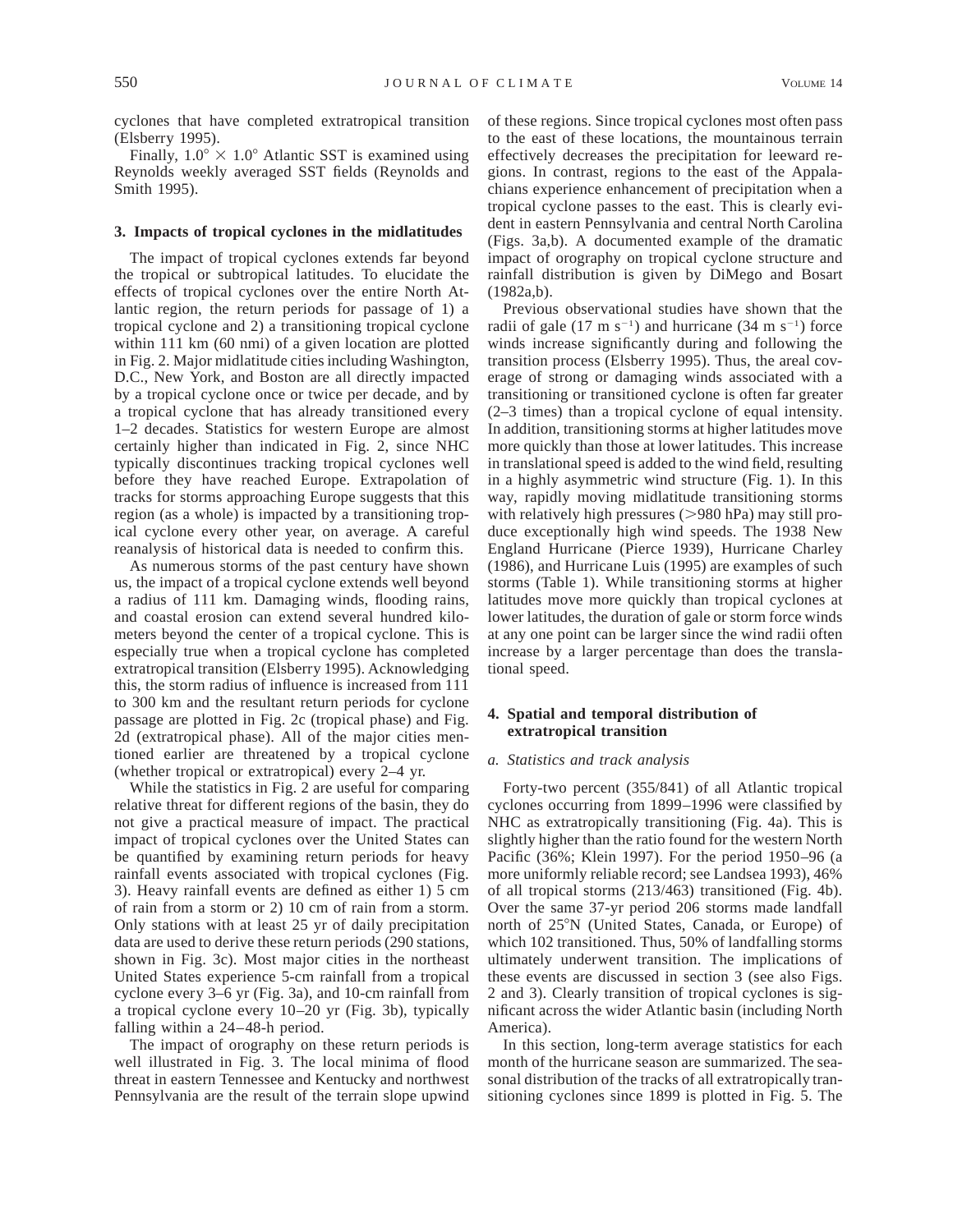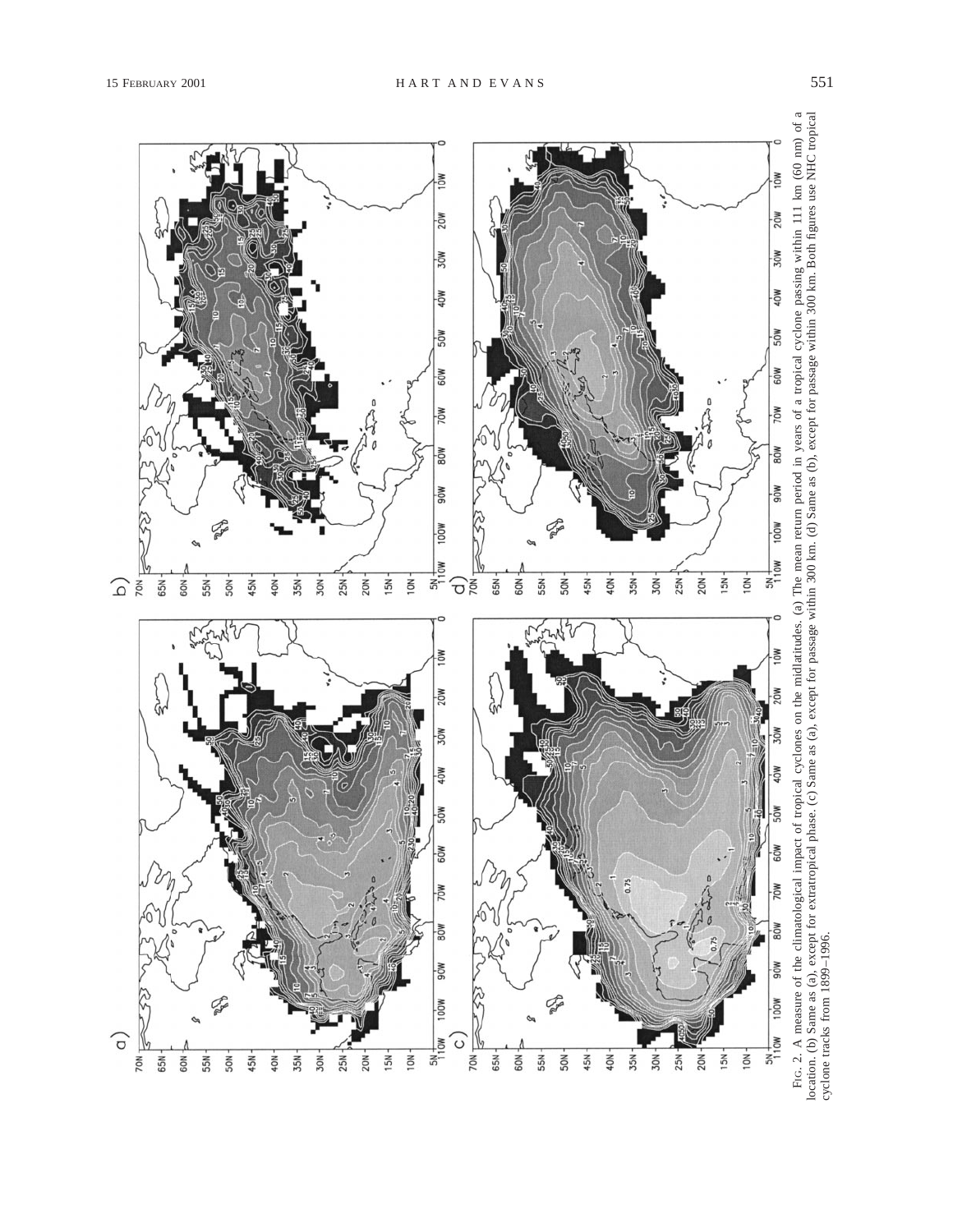

FIG. 3. A measure of the hydrologic impact of tropical cyclones in the United States. (a) The mean return period in years of a tropical cyclone producing 5 cm (2 in.) of rainfall, typically within 24–48 h. (b) Same as (a), except for 10 cm (4 in.). Both figures use tropical cyclone tracks and land-based precipitation data from 290 stations, shown in the smaller inset panel within (b), from 1930–96.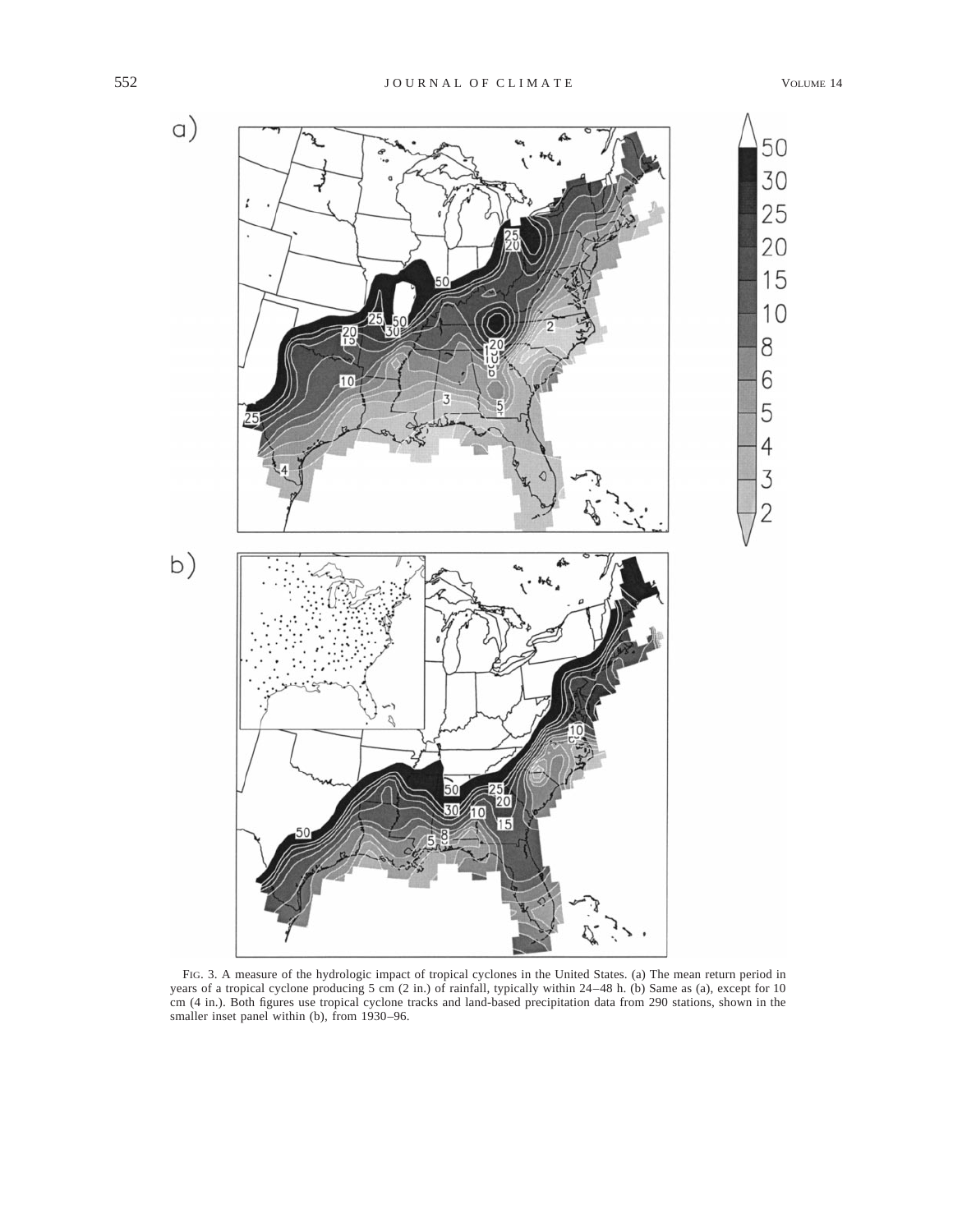

FIG. 4. (a) Annual frequency of Atlantic tropical cyclones (light shading) and transitioning tropical cyclones (dark) from 1899–1996. Solid line is a 3-yr running mean of percentage of tropical cyclones that transitioned. (b) Annual frequency of tropical cyclones is repeated (light shading) for the period 1950–96. Three-year running mean of the percentage of tropical cyclones that made landfall is given by the dashed line. The solid line is a 3-yr running mean of the percentage of all tropical cyclones that both made landfall north of 25°N and transitioned at some point in their life.

solid circles represent the point of transition as defined by NHC. Close examination of these tracks reveals a seasonal variation in the latitudinal band over which transition occurs. This seasonal fluctuation is summarized in the last panel in Fig. 5, which depicts the latitudinal mean, first and third quartiles, and extreme range of transition location by month.

During May and June, transition occurs at the lowest latitudes on average. By July, the mean latitude of transition shifts northward  $5^\circ$  latitude (a statistically significant shift of mean transition latitude to 99% confidence), well into the midlatitudes. Between July and September, transition occurs predominantly between 40° and 45°N, with no statistically shift in the mean transition band. Another dramatic shift in the mean transition location is observed from September to October (to 99% confidence), with a shift southward of  $4^\circ$  and

a slight expansion north and south in range. During November, the area of transition contracts but the mean does not change significantly from October. These patterns suggest that the transition season can be broken into three periods: a low-latitude quiet early season, a high-latitude active midseason, and a midlatitude active late season. Features of the climate that contribute to this pattern are explored in section 4b.

Monthly frequency of transition (Fig. 6a, dark bars) correlates fairly well with the monthly number of tropical cyclones (Fig. 6a, light bars): a peak in August– October, with far less frequent occurrence prior to and following those months. The probability of transition (solid line in Fig. 6a) shows a gradually rising transition probability, peaking during the months of September and October when 50% of all Atlantic tropical cyclones transition (in the long-term mean). While transition becomes increasingly likely as the season progresses (Fig. 6a, solid line), this does not account for the fact that a significant number of storms that transition do not impact land. Figure 6b incorporates landfall into the transition statistics. The light shading in Fig. 6b is the frequency distribution of tropical cyclones repeated from Fig. 6a (light shading also). The medium shading in Fig. 6b tracks the monthly frequency of landfall in the United States, Canada, or Europe. The short-dashed line is the monthly percentage of tropical cyclones that made landfall (ratio of medium to lightest bars). Ignoring the month of May (which has only two transitioning cases over 97 yr), the percentage of landfalling storms decreases as the season progresses, consistent with the shift from the Gulf of Mexico and Caribbean developers early in the season to storms forming farther east in the open Atlantic late in the season (Fig. 5). The frequency of landfalling cyclones that transitioned is represented by the darkest shading in Fig. 6b. The long-dashed line is the percentage distribution of landfalling storms that transitioned (the ratio of the darkest bars to the medium bars in Fig. 6b). While landfalling probability rapidly decreases as the season progresses (short-dashed line), when a storm does make landfall, it is far more likely to ultimately undergo transition (long-dashed line). As will be shown in the next section, this can be attributed to increased frequency of troughs and higher baroclinicity over land later in the tropical season.

# *b. Cause of seasonal fluctuations in transition location*

The signal illustrated in Fig. 5 is clear: transition occurs at higher latitudes during the peak of the season and lower latitudes during the early and later months. Figure 6a illustrates further seasonality: a steadily rising probability of transition that peaks in October. While we may not yet fully understand the processes governing transition from one event to another, we can explain this climatological shift in transition probability and occurrence.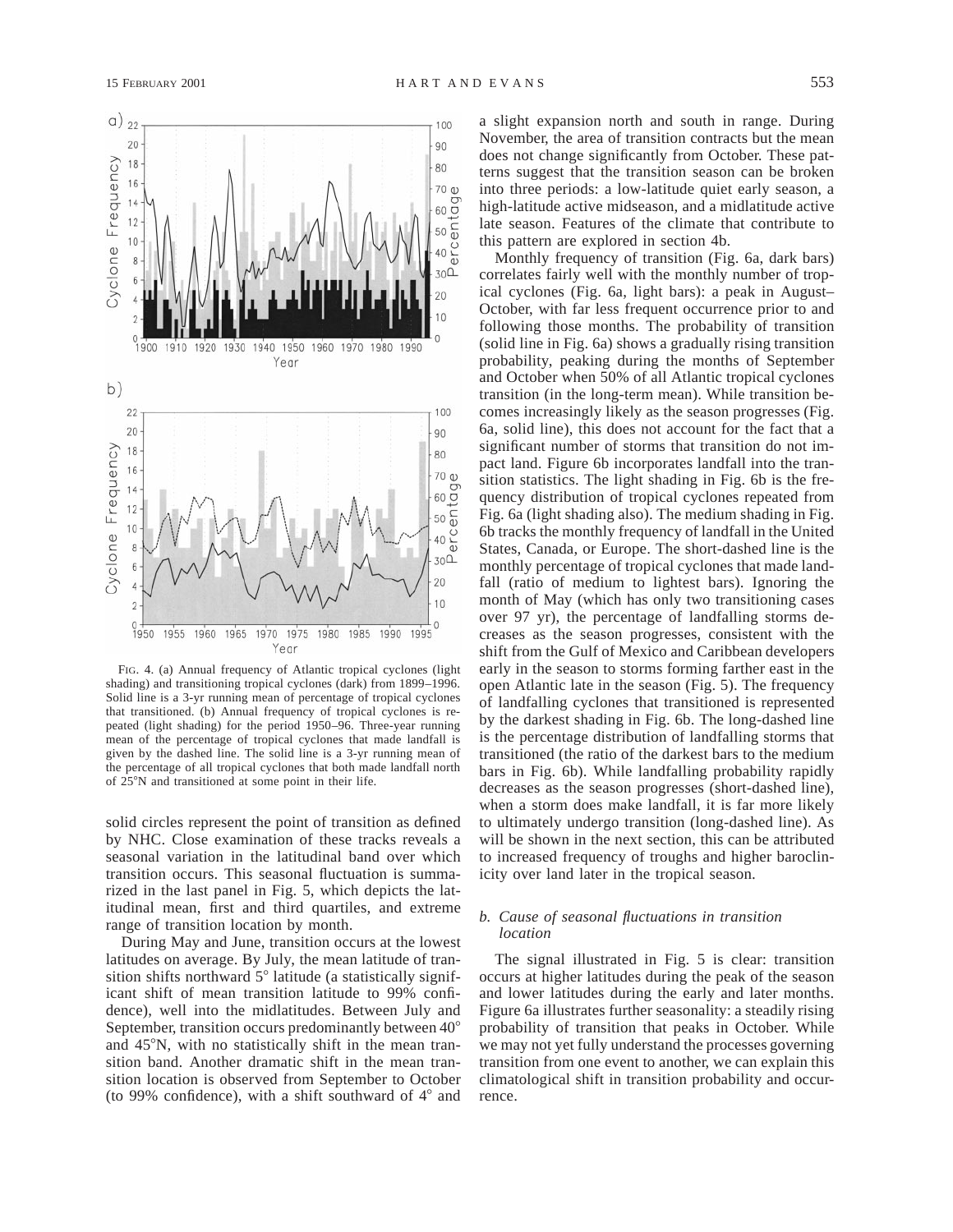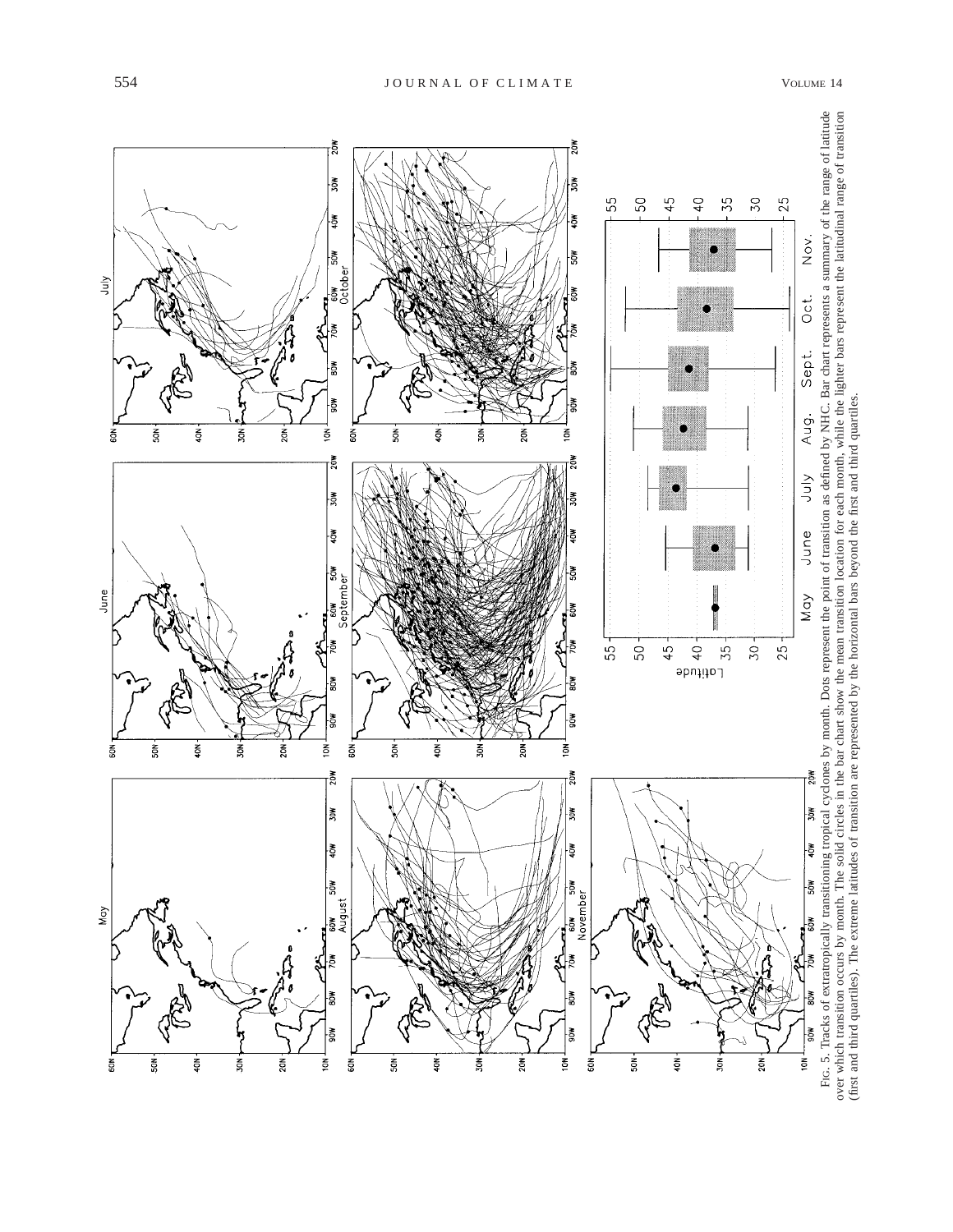

FIG. 6. (a) Annual cycle of the frequency of Atlantic tropical cyclones (light shading) and extratropical transition (dark shading) as a function of month. Solid line is the percentage of tropical cyclones that transitioned by month. (b) Annual cycle of tropical cyclone frequency is repeated (light shading). The medium shading shows the frequency of tropical cyclones that made landfall north of  $25^\circ$ N and the short-dashed line is the percentage of tropical cyclones that made landfall north of 25°N (medium/light). Darkest shading shows the frequency of landfalling tropical cyclones that also transitioned. Long-dashed line is the percentage of tropical cyclones that made landfall north of 25°N and transitioned.

Key diagnostics that summarize the monthly mean patterns found in Figs. 5 and 6 are plotted in Fig. 7. The fields shown are derived from the ECMWF reanalysis data for 1985. This year was chosen as the mean climate indices [Southern Oscillation index (SOI), North Atlantic oscillation (NAO), and Pacific–North American index (PNA)] were all nearly neutral during the hurricane season. The thick dotted contour is the 960-hPa monthly mean theoretical maximum potential intensity (MPI) for a tropical cyclone. The MPI is calculated using a Carnot-engine thermodynamic assumption for a tropical cyclone (Emanuel 1988; Bister and Emanuel 1998), assuming ideal efficiency (shear and asymmetries are ignored). This boundary is a first-order measure of the northern climatological boundary at which purely tropical intensification is no longer possible (according to current interpretation of tropical storm processes). Thus, this contour is approximately the boundary north of which tropical cyclones typically will either decay rapidly and/or transition. This boundary changes with time as both the ocean and upper-atmosphere temperatures change with time, and thus changes in the convective available potential energy. This latitudinal shift of this boundary from month to month (Fig. 7) provides one regulator (the tropical regulator) of the seasonal cycle found in Fig. 5. A second regulator of the seasonal cycle in Fig. 5 is the extratropical regulator. This can be described by the 700-hPa climatological growth rate  $(\sigma)$  for baroclinic instability from the Eady model of instability (shaded field in Fig. 7),

$$
\sigma = 0.31 f U_z N^{-1}.
$$
 (1)

Here,  $f$  is the Coriolis parameter,  $U<sub>z</sub>$  is the vertical shear of the horizontal wind, and  $N$  is the Brunt–Väisälä frequency. The light and dark shaded regions correspond to 0.25 and 0.5 day<sup> $-1$ </sup>, respectively. This parameter was used by Hoskins and Valdes (1990) to interpret the climatology of baroclinic wave growth in midlatitude storm tracks and the values contoured here are representative of the most baroclinically active regions of the world (Hoskins and Valdes 1990). Baroclinic growth rate is used here to illustrate the month-to-month movement of the most climatologically favored regions for baroclinic development as it pertains to extratropical transition, hence the term extratropical regulator. As one would expect, early in the season baroclinic instability is weak and confined north of  $40^{\circ}$ N. By August, this region begins moving southward, intensifies rapidly in September and dominates the midlatitude climate by November.

Thus, we are presented with two fields that compete: the MPI (dotted) acts to extend the tropical cyclone life cycle farther north into the Atlantic, while the baroclinically active region (shaded) acts to suppress it farther south. The synthesis of these two fields regulates extratropical transition, resulting to first order in the patterns of transition shown in Figs. 5 and 6. The region of cyclone decay (whether tropical or extratropical) can be denoted by the region between the 960-hPa MPI contour and the 0.25 day<sup>-1</sup>  $\sigma$  contour. The larger the areas indicative of tropical decay (i.e., low  $\sigma$  and small MPI), the less likely extratropical transition is. This explains well the decreased transition probability found in June and July, where over  $5^\circ$  latitude separates these two boundaries (960-hPa MPI and 0.25 day<sup>-1</sup>  $\sigma$ ). Put simply, in the mean, tropical cyclones are not able to reach a baroclincally favorable region for development before weakening too greatly to survive transition. This will be examined in more detail in section 5. By August, however, the 960-hPa MPI and baroclinic development regions coincide along the Gulf Stream near  $65^{\circ} - 75^{\circ}W$ (in the long-term mean). Superposition of these regions continues to expand eastward through September and October, illustrating the increased probability of transition. The long-lived superposition of these boundaries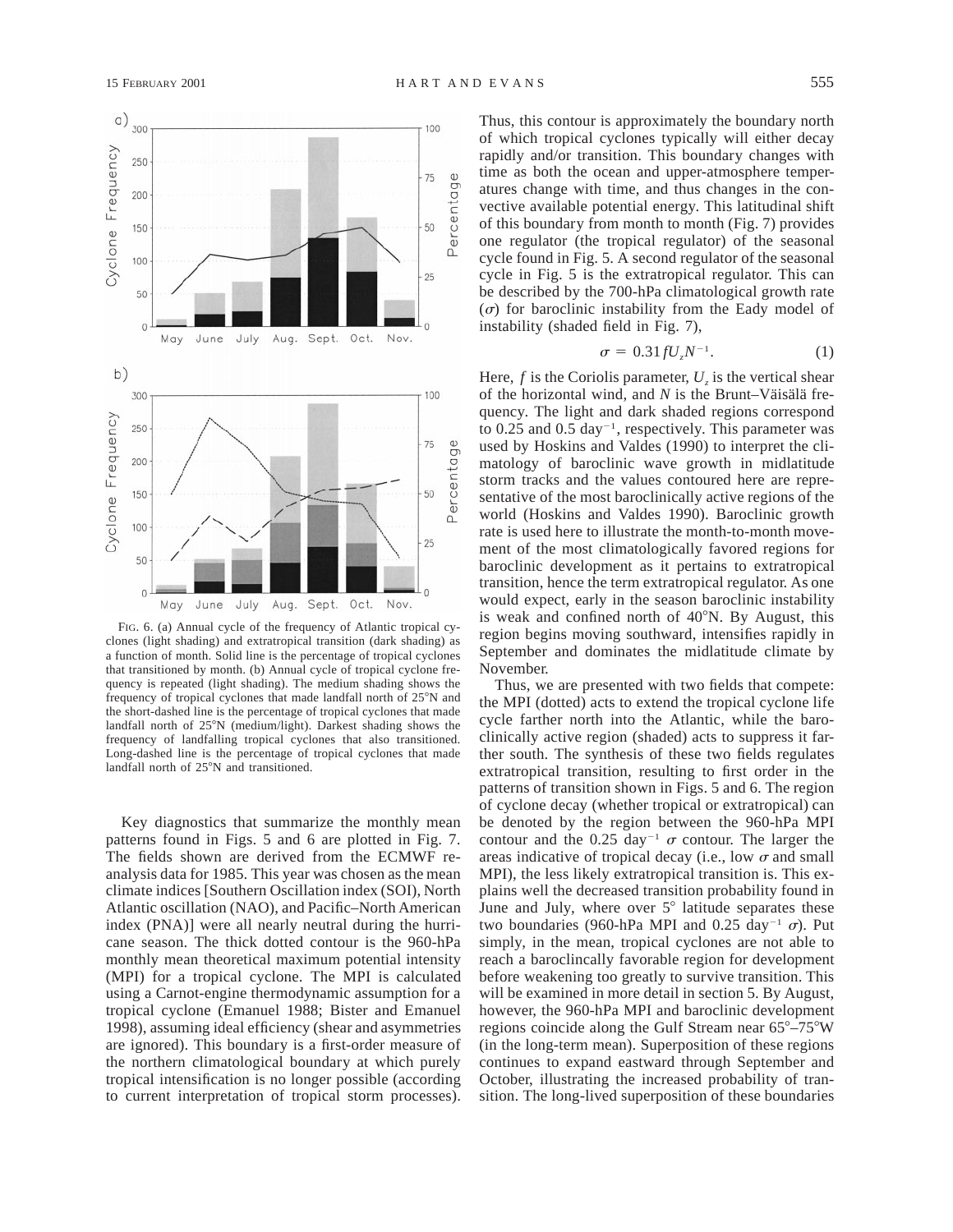

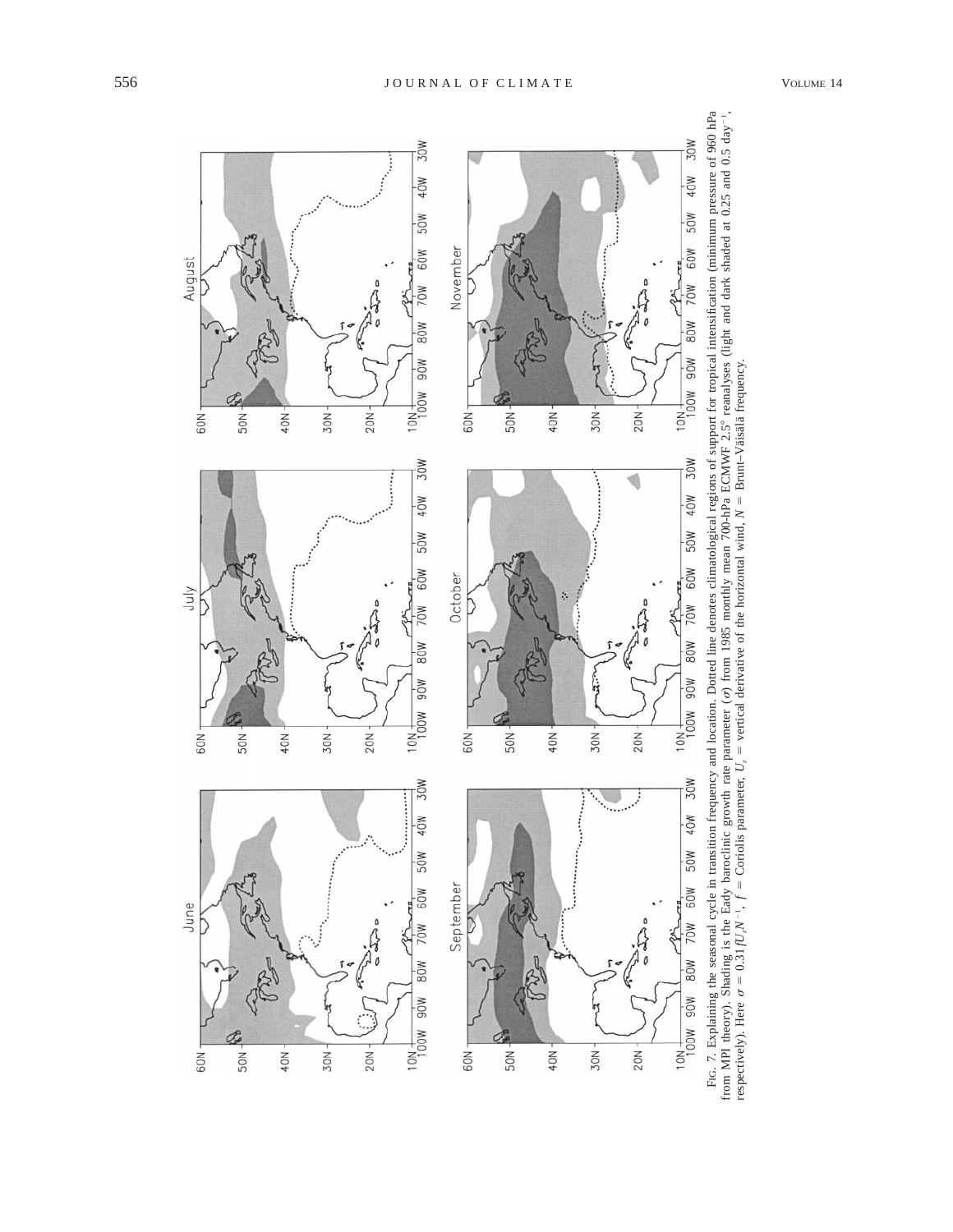(960-hPa MPI and 0.25 day<sup>-1</sup>  $\sigma$ ) along the western Atlantic also illustrates the threat of transitioning storms to New England and the Canadian Maritimes. In these cases, transition rapidly follows the tropical intensification phase with only a short period (if any) of tropical decay. The patterns in Fig. 7 also suggest an explanation for the observed intensity changes associated with the life cycle of transitioning storms (discussed in detail in section 5).

It should be noted that whether a specific tropical cyclone transitions (and if so, whether it intensifies after transition) depends largely upon the structure of the local MPI and baroclinic growth rate fields for that specific period. Although September and October are climatologically most favored for transition, there are certainly many cases where the transient atmospheric and oceanic structures do not support transition during a specific storm.

### **5. Intensity changes during and after extratropical transition**

Positive feedback processes [e.g., the Wind-Induced Surface Heat Exchange mechanism, (Emanuel 1986)] can produce tropical cyclones of extreme intensity (e.g.,  $SLP < 960$  hPa). Such extreme intensities can result (if a storm continues to move over warm water and avoids upwelling and shear) since the primary factor limiting intensity is frictional dissipation, which is a relative minimum over the ocean. Bister and Emanuel (1998) have shown that the frictional heat source can lead to significant intensification of tropical cyclones (maximum wind speed increased by 20%). However, since frictional heating is proportional to  $v^{1.5}$ , and frictional dissipation is proportional to  $v^3$ , frictional drag ultimately bounds the tropical cyclone intensity. In contrast, extratropical cyclones are, by definition, removing the instability that created them. Thus, while a far greater amount of potential energy may be available to extratropical cyclones, they cannot achieve the extreme intensities found by tropical cyclones. This contrast in energetics ensures that the minimum pressure attained by tropical cyclones is typically much lower than minimal pressures attained by extratropical cyclones. Therefore, when a tropical cyclone does transition, the pressure attained by the transitioned storm rarely reach the minimum pressures found during the tropical phase.

### *a. Distribution of post-transition intensity change*

A scatterplot of the minimum tropical cyclone pressure during the tropical phase compared to the minimal pressure attained during the extratropical phase (Fig. 8a) illustrates this effect. With the exception of 14 storms (those in the shaded half of Fig. 8a), the vast majority of transitioning storms in this 97-yr period never regain the minimum pressures observed during their tropical phase. These 14 storms (13% of transitioners during the



FIG. 8. (a) Scatteplot of the distribution of peak cyclone intensities during the tropical and extratropical phases. The minimum pressure attained during the tropical phase is plotted against that attained during the extratropical phase. (b) Scatterplot of tropical cyclone intensity change after transition. The intensity 6 h prior to transition is plotted against the peak intensity attained after transition. Both figures use NHC best-track data from 1899 to 1996. In both figures, the number plotted represents the month of the year the storm transitioned (e.g.,  $6 = \text{Jun}$ ,  $9 = \text{Sep}$ ,  $1 = \text{Nov}$ ).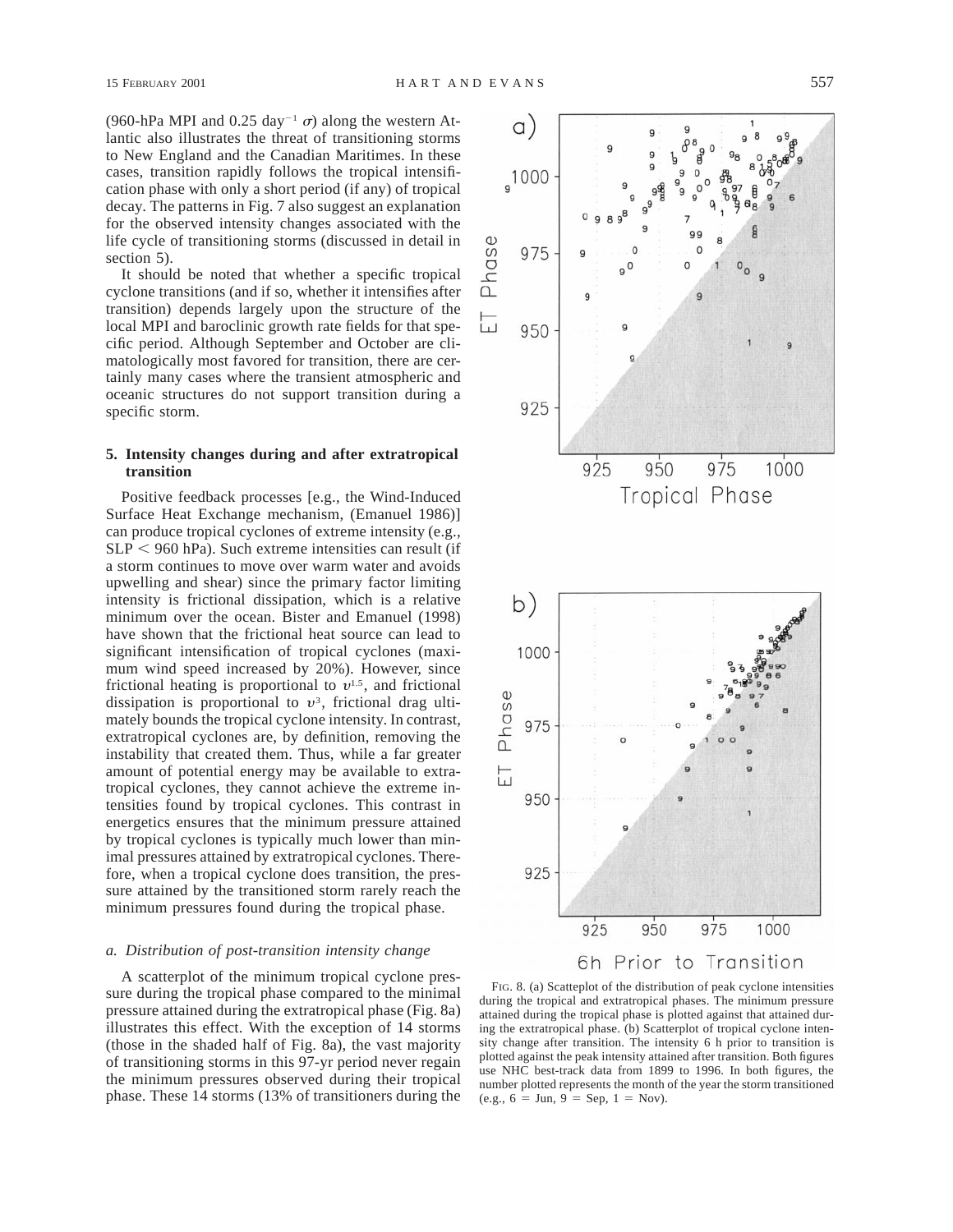97-yr period), represent the anomalies and are worthy themselves of examination, in terms of the environments (both synoptic and mesoscale) that allowed them to intensify beyond their maximum tropical state.

In the 6 h preceding transition, 45% of tropical cyclones are of hurricane intensity, 45% are tropical storms, and 10% have weakened to depression stage. During and after extratropical transition, a cyclone usually weakens first, but may subsequently intensify rapidly. The radius of gale force winds is frequently observed to expand markedly (Elsberry 1995). Hence, a transitioning tropical cyclone has, associated with its developing extratropical kinetic energy field, the potential to produce structural damage upon land areas and significant coastal erosion and storm surge upon coastal areas.

Following transition, most tropical cyclones undergo substantial intensity changes (evident as a spread away from diagonal axis in Fig. 8b). Despite the rapidly cooling water, 51% of tropical cyclones deepen compared to their pretransition intensity (shaded half in Fig. 8b). Of the remaining 49%, 42% of storms weaken after transition and 7% remain stable  $(\pm 2 \text{ hPa})$ . Thus, the dominant mode of intensity change after transition is intensification. This may support the result of Palmén (1958) that the available potential energy (APE) of the atmosphere increases during the transition process, making the atmosphere more conducive to growth of baroclinic instability. The strong circulation of these storms (including the warm core itself) warms the air ahead of troughs and lowers the effective static stability [*N* in Eq. (1)], enhancing existing temperature gradients (and so APE).

## *b. Describing post-transition intensity change*

The database of intensity change statistics for each month is small, making it difficult to identify any seasonal cycle of intensity changes undergone by a transitioning tropical cyclone. Therefore, defining strong relationships between post-transition intensity change and Fig. 7 are not possible. For the dataset used here, slightly higher probabilities of post-transition intensification were observed during August–October than during May–June. Examination of the spatially varying MPI and baroclinic growth rate fields on a case-by-case basis shows promise in explaining the variability in post-transition intensity change. The results of this analysis are shown next.

In section 4b it was argued that the probability of transition is related to the displacement between the region supporting tropical development (960-hPa MPI) and the region supporting extratropical development ( $\sigma$  $> 0.25 \text{ day}^{-1}$ ). We can extend this argument such that intensity changes late in the tropical cyclone life cycle (post transition) can be compared to the measure of the displacement between these boundaries. Figure 9a shows the relationship between the transit time a tropical cyclone required to travel the distance between the two aforementioned boundaries, and the post-transition intensity change. Negative intensity change indicates intensification (in hPa), and negative transit times indicate the anomalous case where the tropical cyclone crossed the  $\sigma = 0.25$  day<sup>-1</sup> boundary before crossing the MPI  $= 960$  hPa boundary. These negative transit time cases could be qualitatively described as cyclones within a hybrid environment—where both tropical and extratropical forcing support intensification. From Fig. 9a, we can conclude that, on average, the less time the cyclone takes to cross the nonsupportive region, the greater the post-transition intensification. This relationship holds true for both straightforward (positive transit time) and hybrid (negative transit time) transition cases. Exponential regression analysis on the *subset of posttransition intensifying storms* within Fig. 9a reveals a correlation of  $-0.71$ , suggesting a strong exponential relationship. This corresponding relationship between intensity change  $(\Delta P)$ , in hPa) and transit time  $(T)$ , in hours) is  $\Delta P = -a^*b^T$ , where  $a = 16.36$  and  $b = 0.976$ .

Further examination of Fig. 9a reveals clustering of the pairs into three groups: 1) transit time above about 70 h (little, if any, reintensification); 2) transit time of less than 55 h with low–moderate reintensification ( $|\Delta P|$ )  $<$  20 hPa); and 3) short transit times ( $<$  24 h) with strong intensification. Comparison of the storms found in Fig. 9a with their peak tropical intensity (Table 1, also plotted in Fig. 9b) shows that both tropical storms and intense hurricanes can intensity after transition. For example, Keith (1988) had a maximum tropical intensity of 990 hPa and yet intensified 52 hPa after transition; and Hugo (1989) had a peak tropical intensity of 918 hPa and intensified 32 hPa after transition (Fig. 9b). However, there are notable characteristic differences in transit time required. With the exception of two storms [Bob (1991) and Emily (1987)], all tropical cyclones having a tropical-phase minimum pressure greater than 970 hPa required less than 20 h of transit time to enter a baroclinically favorable region and intensify thereafter (Fig. 9b). In contrast, nearly two-thirds of post-transition intensifying storms having a tropical-phase minimum pressure less than 970 hPa endured more than 20 h of transit time. Further, only 2 of the 14 post-transition intensifying storms with a tropical-phase minimum pressure of 990 hPa or greater had a transit time greater than 20 h. This suggests that tropical systems that are more intense in the tropical phase are able to survive for a greater period of time in the nonsupportive region (between 960-hPa MPI and  $\sigma = 0.25$ ). Weaker tropical systems are able to intensify after transition, if they can quickly enter a supportive baroclinic environment after leaving the unsupportive tropical environment.

Despite the strong relationship found in Fig. 9, the results must be used with caution. The magnitudes of post-transition intensity change can depart significantly from actual values due to the resolution of the ECMWF reanalyses. Depending on ability of the analyses to re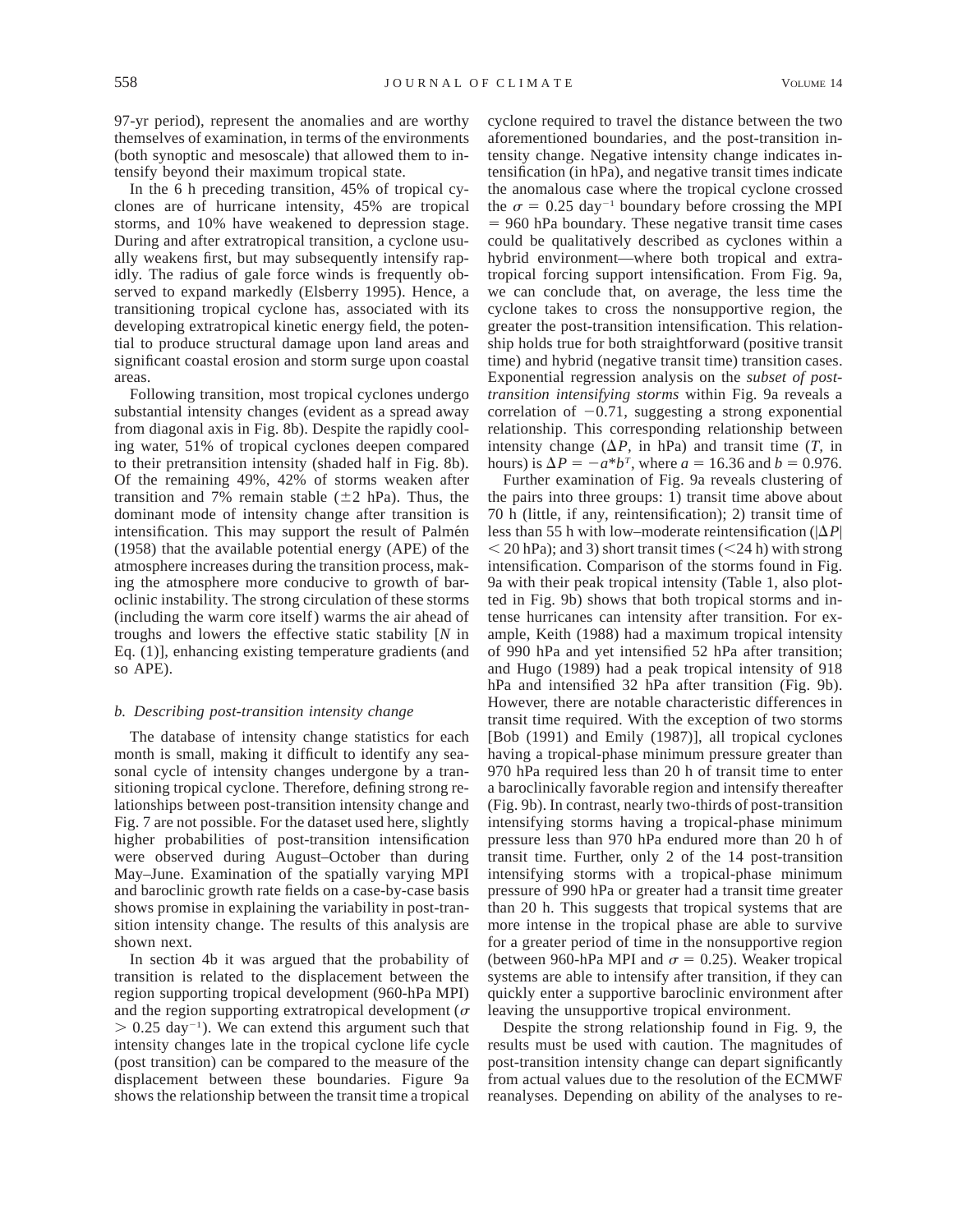$\alpha$ )



FIG. 9. (a) Scatterplot of post-transition intensity change as a function of transit time to cross the area between the tropically supportive boundary (960-hPa MPI) and the extratropically supportive region ( $\sigma$  > 0.25 day<sup>-1</sup>). The letter of the month and year of the storm are used as identifiers (e.g., K88 = Keith from 1988). Negative values of transit time indicate that the two regions overlap, and the tropical cyclone entered the extratropically supportive region *before* exiting the tropically supportive region. Post-transition intensity change was calculated using ECMWF 2.5° reanalysis data, where the maximum intensity after transition was compared to the intensity during the last 6 h of the tropical phase. Storms that weakened continuously after transition (14) were all given an intensity change value of  $+1$  for qualitative purposes only. (b) Same as (a), except that the minimum pressure (hPa) attained by each cyclone during the tropical phase is plotted (corresponding to column 6 in Table 1).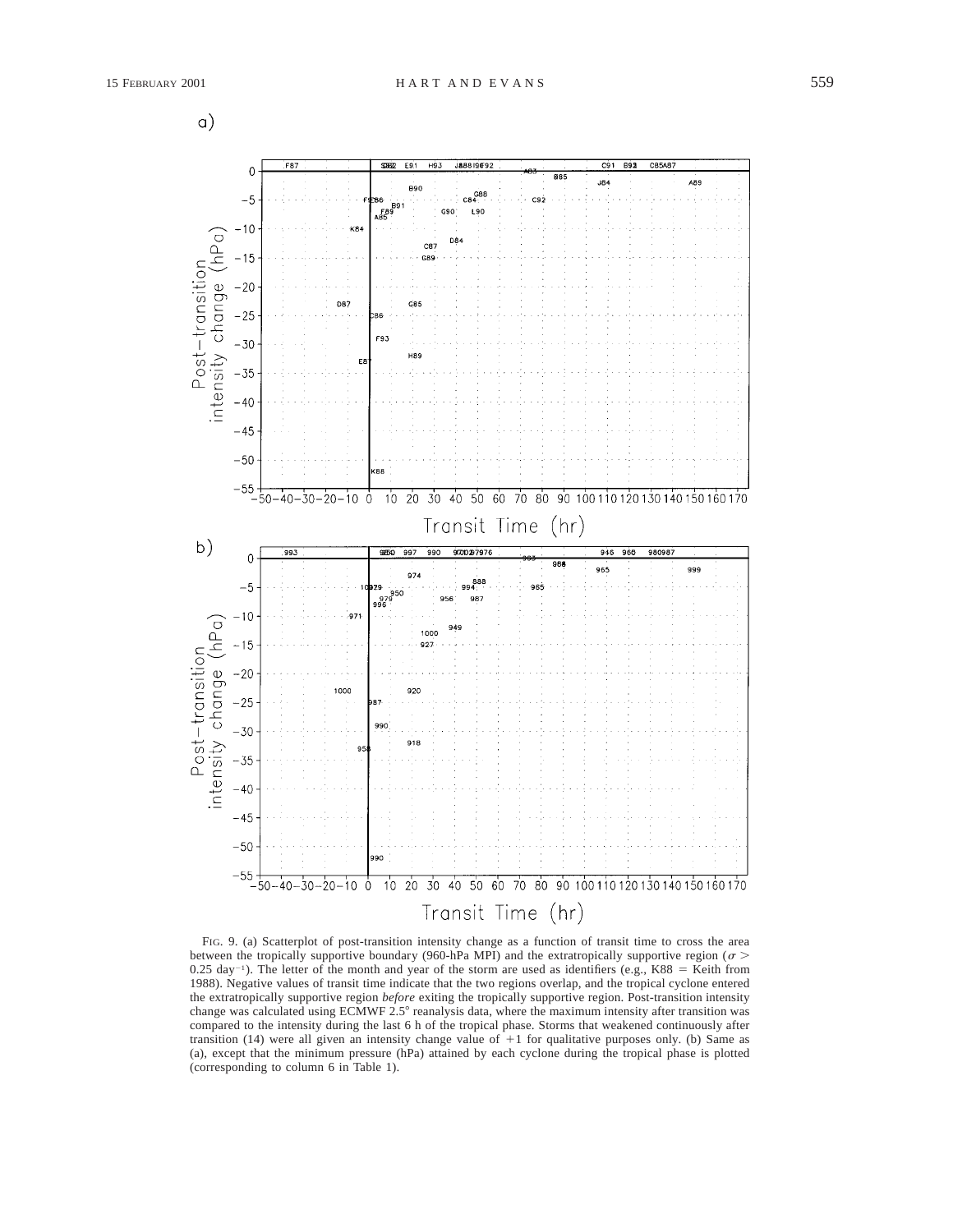solve either the tropical cyclone or extratropical cyclone, the actual post-transition intensity change can be underestimated or overestimated [Table 1, e.g., Frederic (1979), Gloria (1985), Hugo (1989)]. This likely accounts, in part, for the scatter found in Fig. 9 and the unexplained variance in the regression analysis performed previously.

### **6. Relationship between intensity change and transition, and formation locations**

Figure 5 illustrated the seasonal cycle of extratropical transition for all transitioning cyclones. However, the storms in that analysis represented a wide spectrum of damage potential, threat, and forecast difficulty. The more difficult forecasting cases are often those where minimal tropical storms or hurricanes intensify after transition, becoming more dangerous than they were late in the tropical phase. Consequently, a useful factor for determining relative threat from a transitioning storm would be the post-transition intensity change used in section 5. We can gain insight into the spatial characteristics of this subset (and provide a basic understanding of where the most threatening transitioning cyclones originate) by examining their formation and transition locations (Fig. 10).

The subset of 1979–93 storms plotted in Fig. 10a are those where the transitioning cyclone intensified by more than 2 hPa below the pressure 6 h prior to transition (see also Table 1). Since the tropical cyclone is moving over cool or cold water at this point, any amount of intensification is deemed significant.1 For this subset of storms, the point at which tropical storm status was reached is denoted by a cyclone symbol and the point of transition is denoted by ''L.''

Most post-transition intensifiers formed as tropical storms deep in the Tropics or in the warmest part of the Gulf Stream north of the West Indies (Fig. 10a). This might suggest that storms that have the most purely tropical origins and are the strongest (climatologically) are the most likely to undergo post-transition intensification. This supports the results found in section 5b, where intense tropical cyclones are more likely to survive the unsupportive region between the warm tropical waters and the baroclinic midlatitudes. Similarly, it could also suggest that when storms form in the deep Tropics, the large-scale pattern (several days to a week later, when transition occurs) favors post-transition intensification.

During the 15-yr period (1979–93), 45 tropical cyclones entered or formed within the Gulf of Mexico. Of these, 14 (31%) underwent extratropical transition at some point in their life cycle. None of these 14 transitioning storms underwent post-transition intensification; however, a few recent landfalling storms [e.g., Danny (1997)] have made transition. Landfall of a Gulf of Mexico tropical cyclone (and, effectively, an artificial 960-hPa MPI boundary in Fig. 7) occurs at low latitudes, such that extreme weakening of the cyclone usually occurs well before interaction with a baroclinic zone farther north can lead to post-transition intensification. Further, high pressure aloft and weak shear are required for the Gulf of Mexico tropical cyclone formation, both of which preclude the presence of strong baroclinicity soon after landfall. Hurricane Danny (1997) was able to survive intact after making landfall from the Gulf of Mexico. Danny (1997) moved offshore of Virginia, interacting with a developing trough and associated baroclinic zone to undergo transition east of New England.

It might have been expected that storms that have baroclinic characteristics at the time of genesis would be more likely to intensify baroclinically during and after transition. Superficially, we could speculate that such storms have a head start on the transition process. However, these results suggest the opposite. It would appear that the ''purely'' tropical systems having lower central pressures and taller cores represent more conducive potential vorticity anomalies for baroclinic development (Fig. 7) when moving into the midlatitudes. These anomalies (which are typically large departures from the midlatitude climatological mean for the time of year) advect unusually warm, moist air into high latitudes. This combination leads to a dramatic decrease in static stability, and a rise in the baroclinic growth rate [Eq. (1)]. Partial baroclinic characteristics initially may accelerate the transition process (e.g., Bosart and Bartlo 1991) since these storms form closer to the transition zone (e.g., light shading in Fig. 7). However, it appears that those characteristics inhibit the likelihood of post-transition intensification since these systems are less likely to have developed into a deep tropical cyclone prior to encountering a strong baroclinic zone. In these cases, the potential vorticity anomaly produced is only of moderate intensity and is far less likely to support accelerated development when interacting with a baroclinic trough in the midlatitudes. However, there are notable exceptions to this, including David [(1979); Bosart and Lackmann 1995].

The pattern of the transition locations (*L*) in Fig. 10a is consistent with the discussion from previous sections. For post-transition intensifiers, the dominant transition locations are within a narrow band between 37° and 47°N, with two extensions southward at  $65^{\circ}$  and  $50^{\circ}$ W, and a northward extension at 30°W. As mentioned earlier, the location of the maximum atmospheric baroclinic instability (and associated climatological long-wave trough axis and associated subtropical/polar jetstream) during the fall season may explain the pattern shown to some degree.

To complete the analysis, Fig. 10b presents the same dataset as Fig. 10a, except for the subset of tropical

<sup>1</sup> A threshold of 2 hPa was used to eliminate cases where the actual intensity was uncertain, and persistence may have been used to subjectively determine cyclone pressure.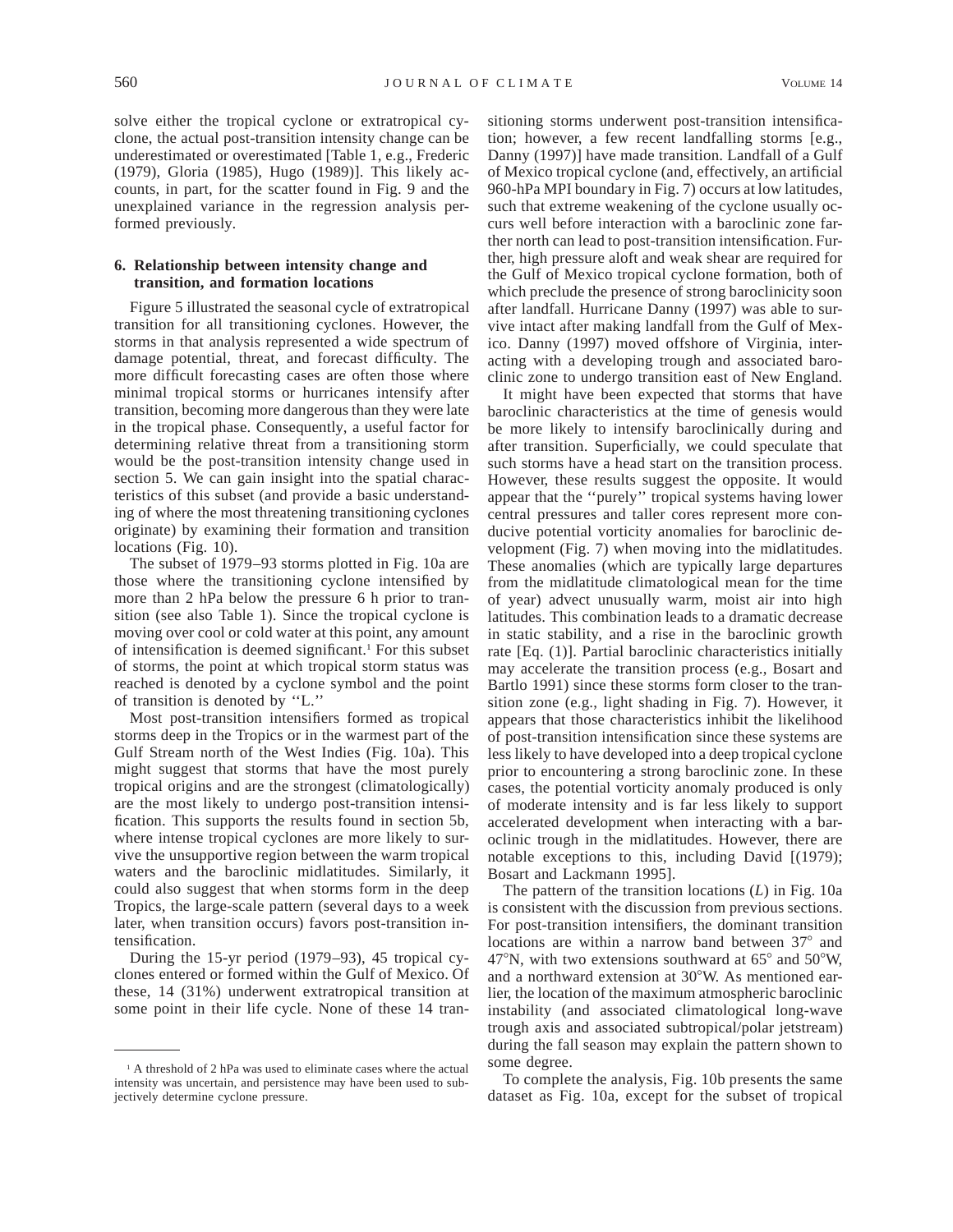

FIG. 10. Formation locations (§) and transition locations (L) of transitioning tropical cyclones. ECMWF 2.5° reanalyses data supplemented NHC best-track dataset for the period 1979–93. Data are for (a) storms intensifying after transition and (b) storm decaying post-transition.

cyclones that weakened after transition (and never recovered to pretransition intensity). These are the transitioning cyclones that typically pose a serious threat immediately after transition, with the threat decreasing with time. The tropical cyclone formation region for the post-transition weakeners is significantly different from the post-transition intensifiers. All post-transition weakeners during this period formed at or north of 15°N, (only one storm within the Cape Verde region)

and 90% (22/25) formed north of  $20^{\circ}$ N. A large fraction of the weakeners formed in the western or central Atlantic. The transition region over eastern North America and the western Atlantic (Fig. 10b), is far less populated than in Fig. 10a. The dominant transition region for weakeners is the north-central Atlantic Ocean, with another transition region (albeit very sparsely populated) in the southeastern region of the United States.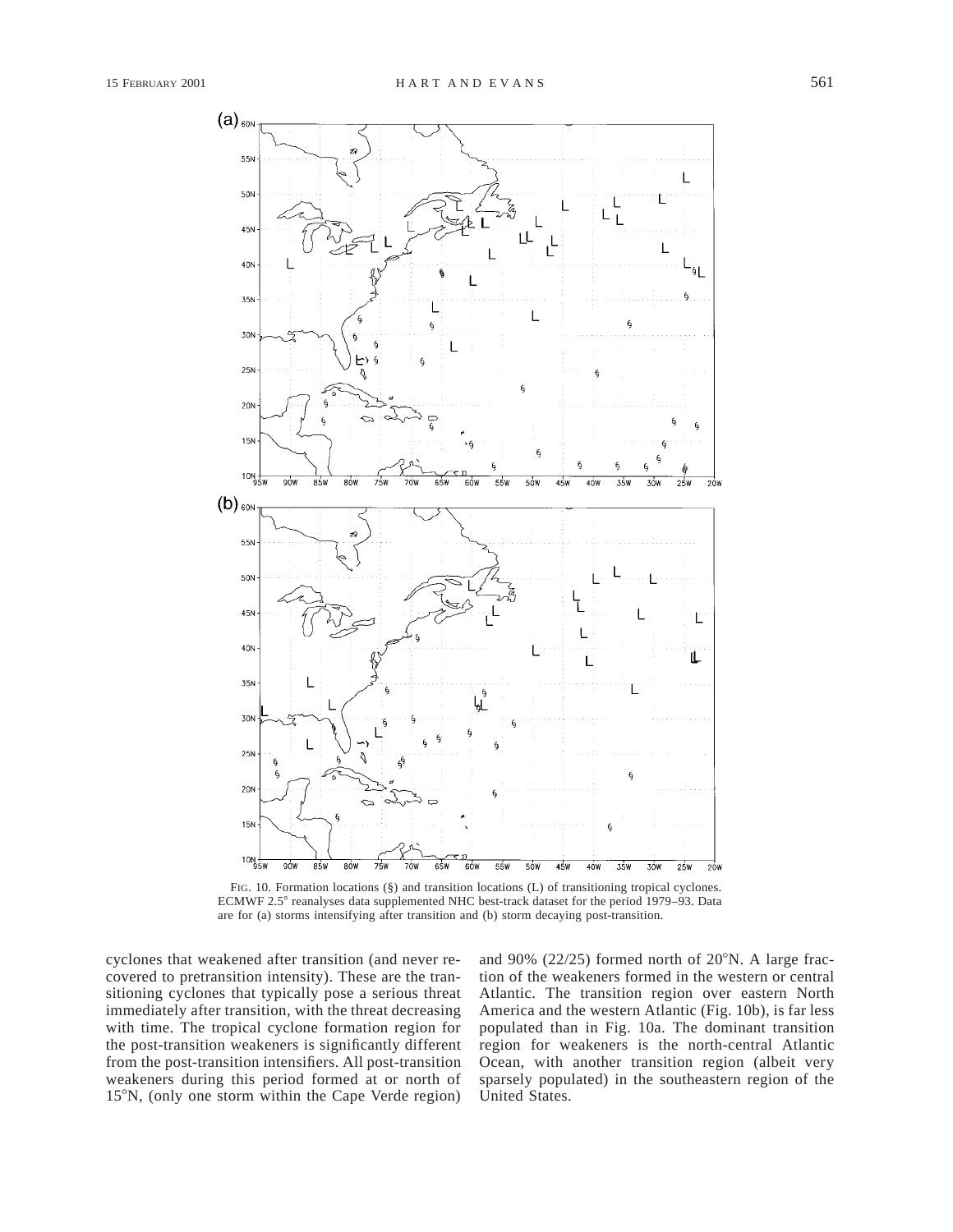

FIG. 11. Time series of (a) annual frequency and (b) percentage of all extratropically transitioning Atlantic tropical cyclones and three climatological indices: (c) yearly mean NAO index; (c) yearly mean PNA index; and (e) yearly mean standardized SOI. Here *R*(*C*), linear correlation between the climate index and the yearly transition frequency (a) and  $R$ (%), linear correlation between climate index and the yearly transition percentage (b), are indicated in (c)–(e).

### **7. Extratropical transition frequency relationship with climatological indices**

The frequency distributions of transition and transition percentage during this period are plotted in Fig. 11. Mean values are used as the baseline for determining above- or below-normal occurrence. These means are 4.5 transitions per year, representing 46.0% of the mean tropical cyclone yearly total. Peaks of transition occurrence and percentage were seen in the 1950s, early 1960s, the late 1970s, and sporadically during the 1980s and late 1990s. Since reliable tropical cyclone and transition frequencies and climate indices are not all available for years prior to 1950, the climate index correlation analysis here is limited to the period 1950–96.

Locations of the long-wave trough pattern (baroclinic instability; Fig. 7) and oceanic temperatures in the midlatitudes seem to play a significant role in determining where storms transition, the probability for intensification after transition, and speed of storm motion after transition (sections 4–6). Further, recent studies have shown a significant correlation between ENSO warm (cold) events and the decrease (increase) in Atlantic tropical cyclone frequency (Goldenberg and Shapiro 1996). These observations suggest that transition variability may be partly governed by changes in the basinscale structure on interannual timescales. To examine this, frequency of extratropical transition is compared with relevant climatological indices. The three indices used as measures of the variability of the large-scale flow affecting North America and the Atlantic Ocean are 1) the NAO index (van Loon and Rogers 1978), 2) the PNA index, and 3) the standardized SOI (Troup 1965). Time series of the yearly mean of these three indices are plotted in Figs. 11c,d,e, respectively. In each case, zero is used to represent the neutral condition. Correlations between each of the NAO, PNA, and SOI indices and transition frequency time series in Figs. 11a,b are summarized by the  $R(C)$  and  $R(\%)$  values:  $R(C)$  is the correlation between the transition frequency (Fig. 11a) and the plotted climate index; *R*(%) is the correlation between the transition percentage (Fig. 11b) and the plotted climate index. Interannual variability of extratropical transition frequency is partially described by the NAO index (Fig. 11c) and the SOI (Fig. 11e). When the NAO is in the positive phase, transition frequency is decreased. When the SOI is in the warm (ENSO) phase (SOI  $<$  0), transition frequency is also decreased. The PNA index has insignificant correlation with transition frequency in the Atlantic Ocean; since the transition region is on the extreme eastern edge of the known range of influence of the PNA teleconnection pattern, this result is not surprising.

The relationship between the NAO and SOI with transition frequency may be attributable more to the relationship with the number of tropical cyclones than directly associated with the transition process itself. To minimize this effect, linear correlations of the transition percentage (Fig. 11b) with each of the climatological indicators are calculated, as they may be less dominated by the seasonal tropical cyclone frequency. The NAO has a stronger relationship with the transition percentage variability, suggesting it does play a moderating role in determining the probability of a tropical cyclone transitioning. The PNA and SOI have only slight negative relationships, as expected. None of these correlations is significant at the 95% level. These results suggest that several conventional measures of climatological variability (PNA, NAO, SOI) individually describe no more than about 10% of the observed year-to-year variability.

#### **8. Summary**

The findings of this research on the extratropical transition of Atlantic tropical cyclones can be summarized as follows.

- Extratropical transition in the North Atlantic basin occurs for 46% of all tropical cyclones. This is a higher percentage than that found for the northwestern Pacific basin (36%; Klein 1997).
- While landfall of a cyclone is most likely early in the season, transition of a cyclone is most likely late in the season (October is the month in which the per-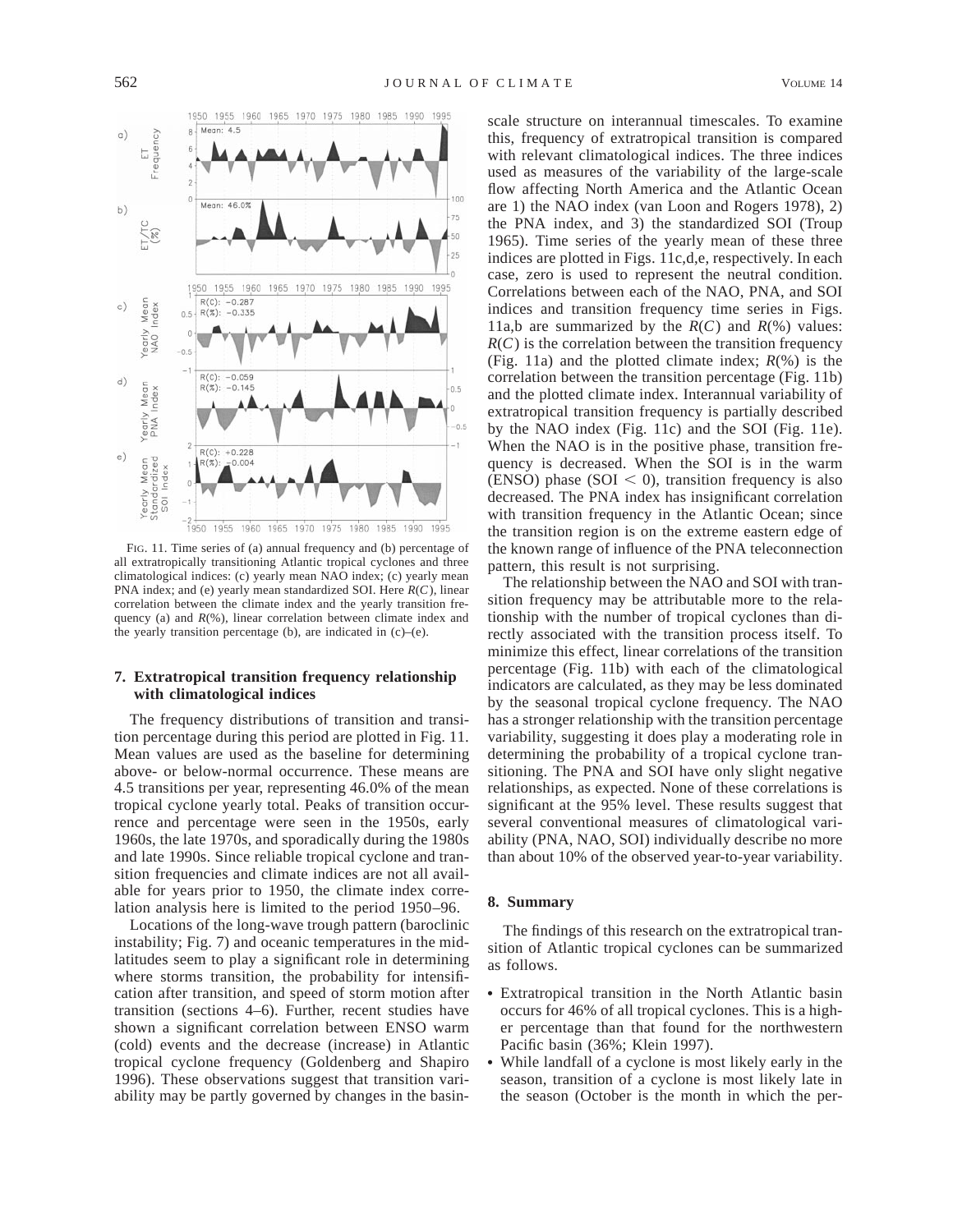centage of tropical cyclones undergoing transition is at maximum).

- The coastline of the Atlantic basin is regularly impacted by transitioning cyclones. The major midlatitude cities of Atlantic coastal North America experience the effects of a tropical cyclone (whether tropical or transitioned) every 2–4 yr. These effects include 5–10 cm of 24–48-h rainfall several times a decade, gale to storm force winds, and significant beach erosion.
- Transition most often takes place at lower latitudes  $(30^{\circ}-35^{\circ}N)$  early and late in the season and at high latitudes ( $40^{\circ}$ –50°N) during the peak of the hurricane season. This monthly cycle of transition location is the result of competing factors. The delayed warming of the oceans tends to force the location of transition northward, since the critical threshold for tropical development is pushed northward. Conversely, however, the climatologically favored region for baroclinic development and growth expands southward after August, encroaching on the oceanic area over which tropical development can occur, and pushing the region of most favored transition (suitable baroclinic growth rate) southward.
- Once tropical cyclones transition, they can undergo rapid intensity changes of either sign. Most of the post-transition intensifiers (51% of transitioning storms) form in the deep Tropics, especially within the Cape Verde region. Intensifiers also transition in a relatively confined latitudinal range of the Atlantic basin, focused around climatological long-wave and short-wave trough patterns and the polar jet axis. Storms undergoing post-transition decay (42%) most often form outside the deep Tropics (90% north of  $20^{\circ}$ N) and transition farther northeast than the intensifiers, or over land in the southeast United States. Consequently, it appears that having a strong baroclinic component early in the tropical development stage is detrimental to ultimately becoming an intense transitioned tropical cyclone.
- Around 50% ( $R$  of 0.71) of the post-transition intensity change variability can be described by the transit time a tropical cyclone requires to enter the region where extratropical development is supported ( $\sigma$  >  $0.25 \text{ day}^{-1}$ ) after leaving the tropically supportive region (960-hPa MPI). Both weak and strong tropical cyclones can intensify after transition. However, weak tropical cyclones (MSLP  $> 990$  hPa) must enter a baroclinically supportive region soon  $(<20$  h) after leaving a tropically supportive region if post-transition intensification is going to occur.
- Several conventional measures of climatological variability (PNA, NAO, SOI) describe no more than 10% of the observed year-to-year variability in the frequency of transition frequency and transition percentage.

### **9. Concluding remarks**

A comprehensive climatology of extratropical transition in the Atlantic basin has been presented. This climatology lays the foundation for further research into the factors that determine whether a specific tropical cyclone transitions. Given the extreme sparsity of data and the required resolution for accurate analyses, use of higher-resolution analyses and high-resolution numerical simulations of transition are likely to be required for detailed insight. Work in all of these areas is being pursued by the authors.

*Acknowledgments.* Partial support for this research came from the National Science Foundation (ATM-9508085) and NASA (NAG5-7547). The first author was funded by a Pennsylvania State University Earth System Science Center (ESSC) Graduate Fellowship and an Environmental Protection Agency (EPA) STAR Graduate Fellowship. Sincere appreciation goes out to all of these agencies for their support.

We are grateful to Jim Abraham of Environment Canada for his feedback on many of the figures presented in this paper. We thank Lixion Avila of NHC for his input on the methodology behind operational transition classification at NHC. Analyses and figures for this paper were created using the GrADS software package from COLA/IGES. Many thanks go to the folks at COLA/IGES, especially Brian Doty and Mike Fiorino, for making this software package available.

We sincerely appreciate the critical and valuable comments provided by Mike Fritsch and two anonymous reviewers.

#### REFERENCES

- Bister, M., and K. A. Emanuel, 1998: Dissipative heating and hurricane intensity. *Meteor. Atmos. Phys.,* **65,** 233–240.
- Bosart, L. F., and J. A. Bartlo, 1991: Tropical storm formation in a baroclinic environment. *Mon. Wea. Rev.,* **119,** 1979–2013.
- , and G. M. Lackmann, 1995: Postlandfall tropical cyclone reintensification in a weakly baroclinic environment: A case study of Hurricane David (September 1979). *Mon. Wea. Rev.,* **123,** 3268–3291.
- Brand, S., and C. P. Guard, 1978: Extratropical storm evolution from tropical cyclones in the western North Pacific Ocean. Naval Environmental Prediction Tech. Rep. TR 78-02, 20 pp. [Available from Naval Research Laboratory/Marine Meteorology Division, 7 Grace Hopper Ave., Stop 2, Monterey, CA 93943-5502.]
- DiMego, G. J., and L. F. Bosart, 1982a: The transformation of Tropical Storm Agnes into an extratropical cyclone. Part I: The observed fields and vertical motion computations. *Mon. Wea. Rev.,* **110,** 385–411.
- , and  $\frac{1}{982b}$ : The transformation of Tropical Storm Agnes into an extratropical cyclone. Part II: Moisture, vorticity, and kinetic energy budgets. *Mon. Wea. Rev.,* **110,** 412–433.
- Elsberry, R. L., Ed., 1995: Global perspectives on tropical cyclones. Rep. TD-693, WMO, Geneva, Switzerland, 289 pp.
- Emanuel, K. A., 1986: An air–sea interaction theory for tropical cyclones. Part I: Steady-state maintenance. *J. Atmos. Sci.,* **43,** 585–604.
- , 1988: The maximum intensity of hurricanes. *J. Atmos. Sci.,* **45,** 1143–1155.